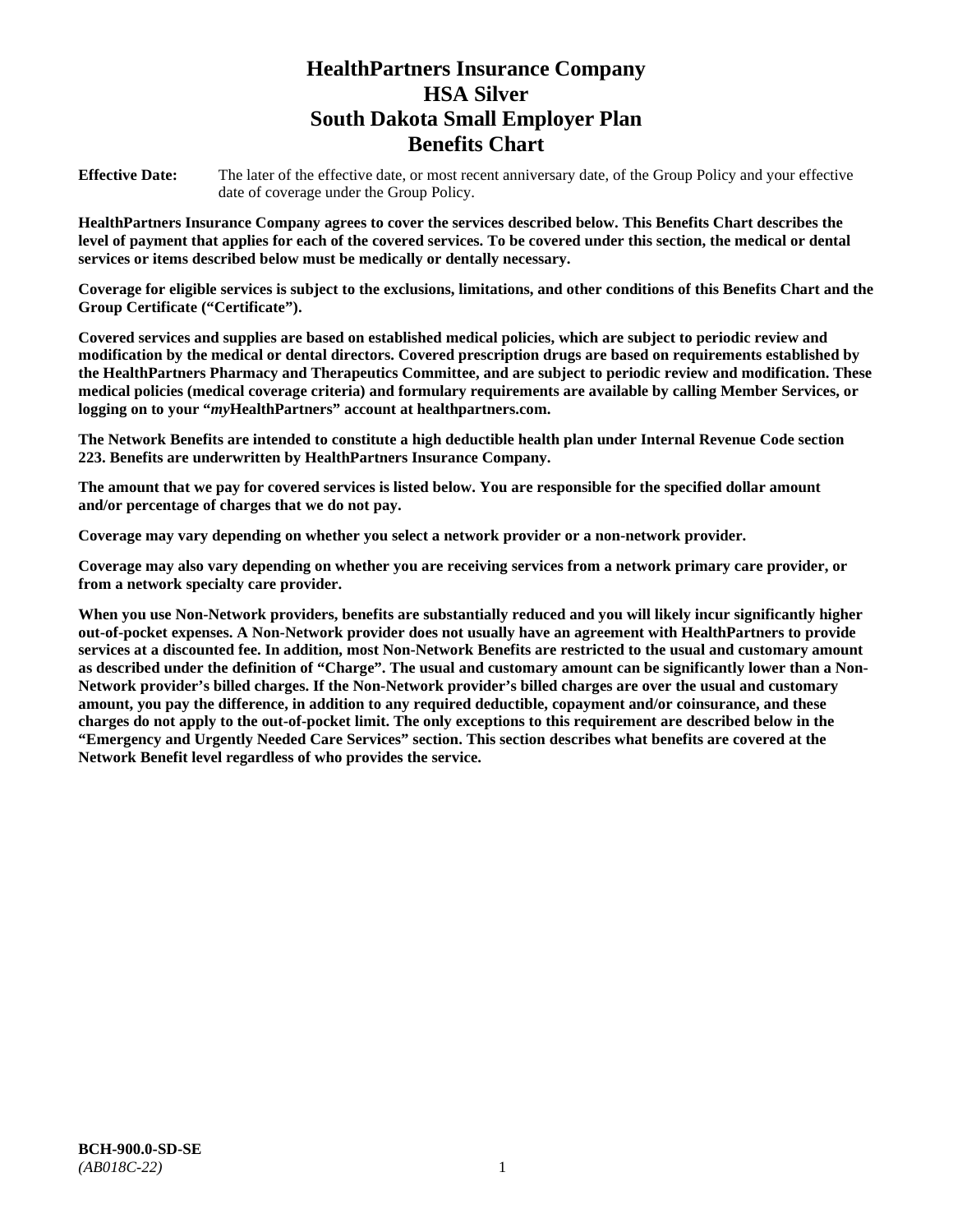# **These definitions apply to this Benefits Chart. They also apply to the Certificate.**

| <b>Biosimilar Drug:</b> | A prescription drug, approved by the Food and Drug Administration (FDA), that the FDA<br>has determined is biosimilar to and interchangeable with a biological brand name drug.<br>Biosimilar drugs are not considered generic drugs and are not covered under the generic<br>drug benefit.                                                                                                                                                                                                                                                                                                                                         |
|-------------------------|-------------------------------------------------------------------------------------------------------------------------------------------------------------------------------------------------------------------------------------------------------------------------------------------------------------------------------------------------------------------------------------------------------------------------------------------------------------------------------------------------------------------------------------------------------------------------------------------------------------------------------------|
| <b>Brand Name Drug:</b> | A prescription drug, approved by the Food and Drug Administration (FDA), that is<br>manufactured, sold, or licensed for sale under a trademark by the pharmaceutical company<br>that originally researched and developed the drug. Brand name drugs have the same active-<br>ingredient formula as the generic version of the drug. However, generic drugs are<br>manufactured and sold by other drug manufacturers and are generally not available until<br>after the patent on the brand name drug has expired. A few brand name drugs may be<br>covered at the generic drug benefit level if this is indicated on the Formulary. |
| <b>Calendar Year:</b>   | This is the 12-month period beginning 12:01 A.M. Central Time, on January 1, and ending<br>12:00 A.M. Central Time of the next following December 31.                                                                                                                                                                                                                                                                                                                                                                                                                                                                               |
| <b>Charge:</b>          | For covered services delivered by a network provider this is the provider's discounted<br>charge for a given medical/surgical service, procedure or item.                                                                                                                                                                                                                                                                                                                                                                                                                                                                           |
|                         | For covered services delivered by non-network providers, a contracted rate may apply if<br>such arrangement is available to HealthPartners.                                                                                                                                                                                                                                                                                                                                                                                                                                                                                         |
|                         | For the usual and customary charge for covered services delivered by non-network<br>providers, our payment is calculated using one of the following options to be determined at<br>HealthPartners' discretion: 1) a percentage of the Medicare fee schedule; 2) a comparable<br>schedule if the service is not on the Medicare fee schedule; or 3) a commercially<br>reasonable rate for such service.                                                                                                                                                                                                                              |
|                         | The usual and customary charge is the maximum amount allowed that we consider in the<br>calculation of the payment of charges incurred for certain covered services. You must pay<br>for any charges above the usual and customary charge, and they do not apply to the Out-of-<br>Pocket Limit.                                                                                                                                                                                                                                                                                                                                    |
|                         | A charge is incurred for covered ambulatory medical and surgical services, on the date the<br>service or item is provided. A charge is incurred for covered inpatient services, on the date<br>of admission to a hospital. To be covered, a charge must be incurred on or after your<br>effective date and on or before the termination date.                                                                                                                                                                                                                                                                                       |
| Copayment/Coinsurance:  | The specified dollar amount, or percentage, of charges incurred for covered services, which<br>we do not pay, but which you must pay, each time you receive certain medical services,<br>procedures or items. Our payment for those covered services or items begins after the<br>copayment or coinsurance is satisfied. Covered services or items requiring a copayment or<br>coinsurance are specified in this Benefits Chart.                                                                                                                                                                                                    |
|                         | For services provided by a network provider:                                                                                                                                                                                                                                                                                                                                                                                                                                                                                                                                                                                        |
|                         | An amount which is listed as a flat dollar copayment is applied to a network provider's<br>discounted charges for a given service. However, if the network provider's discounted<br>charge for a service or item is less than the flat dollar copayment, you will pay the network<br>provider's discounted charge. An amount which is listed as a percentage of charges or<br>coinsurance is based on the network provider's discounted charges, calculated at the time<br>the claim is processed, which may include an agreed upon fee schedule rate for case rate or<br>withhold arrangements.                                    |
|                         | For services provided by a non-network provider:                                                                                                                                                                                                                                                                                                                                                                                                                                                                                                                                                                                    |
|                         | Any copayment or coinsurance is applied to the lesser of the provider's charges or the<br>usual and customary charge for a service.                                                                                                                                                                                                                                                                                                                                                                                                                                                                                                 |
|                         | A copayment or coinsurance is due at the time a service is provided, or when billed by the<br>provider. The copayment or coinsurance applicable for a scheduled visit with a network<br>provider will be collected for each visit, late cancellation and failed appointment.                                                                                                                                                                                                                                                                                                                                                        |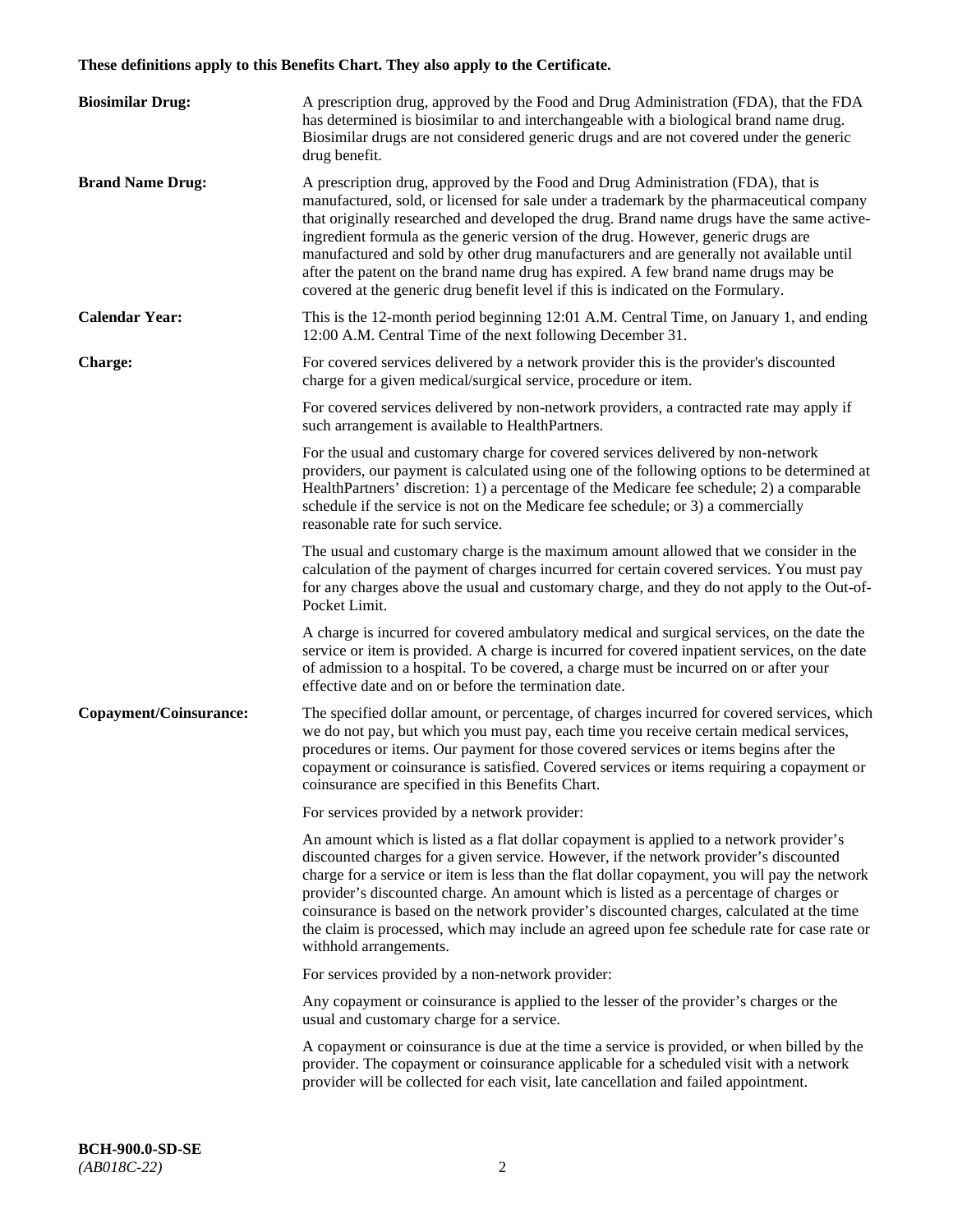| Deductible:                      | The specified dollar amount of charges incurred for covered services, which we do not pay,<br>but an enrollee or a family has to pay first in a calendar year. Our payment for those<br>services or items begins after the deductible is satisfied. If you have a family deductible,<br>each individual family member may only contribute up to the individual deductible amount<br>toward the family deductible. An individual's copayments and coinsurance do not apply<br>toward the family deductible. For Network Benefits, your family deductible will follow the<br>family deductible for the highest Benefit Level in which any family member is enrolled<br>during that calendar year. For network providers, the amount of the charges that apply to<br>the deductible are based on the network provider's discounted charges, calculated at the<br>time the claim is processed, which may include an agreed upon fee schedule rate for case<br>rate or withhold arrangements. For non-network providers, the amount of charges that<br>apply to the deductible are the lesser of the provider's charges or the usual and customary<br>charge for a service. |
|----------------------------------|------------------------------------------------------------------------------------------------------------------------------------------------------------------------------------------------------------------------------------------------------------------------------------------------------------------------------------------------------------------------------------------------------------------------------------------------------------------------------------------------------------------------------------------------------------------------------------------------------------------------------------------------------------------------------------------------------------------------------------------------------------------------------------------------------------------------------------------------------------------------------------------------------------------------------------------------------------------------------------------------------------------------------------------------------------------------------------------------------------------------------------------------------------------------|
|                                  | Any amounts paid or reimbursed by a third party, including, but not limited to: point of<br>service rebates, manufacturer coupons, manufacturer debit cards or other forms of direct<br>reimbursement to an Insured for a product or service, will not apply toward the deductible,<br>to the extent permitted under state and federal law.                                                                                                                                                                                                                                                                                                                                                                                                                                                                                                                                                                                                                                                                                                                                                                                                                            |
|                                  | Your plan has an embedded deductible. This means once an Insured meets the individual<br>deductible, the plan begins paying benefits for that person. If two or more members of the<br>family meet the family deductible, the plan begins paying benefits for all members of the<br>family, regardless of whether each Insured has met the individual deductible. However, an<br>Insured may not contribute more than the individual deductible toward the family<br>deductible.                                                                                                                                                                                                                                                                                                                                                                                                                                                                                                                                                                                                                                                                                       |
|                                  | All services are subject to the deductible unless otherwise indicated below in this Benefits<br>Chart.                                                                                                                                                                                                                                                                                                                                                                                                                                                                                                                                                                                                                                                                                                                                                                                                                                                                                                                                                                                                                                                                 |
| <b>Formulary:</b>                | This is a current list, which may be revised from time to time, of prescription drugs,<br>medications, equipment and supplies covered by us as indicated in this Benefits Chart<br>which are covered at the highest benefit level. Some drugs on the Formulary may require<br>prior authorization to be covered as formulary drugs. The Formulary, and information on<br>drugs that require prior authorization, are available by calling Member Services, or logging<br>on to your "myHealthPartners" account at healthpartners.com.                                                                                                                                                                                                                                                                                                                                                                                                                                                                                                                                                                                                                                  |
| <b>Generic Drug:</b>             | A prescription drug approved by the Food and Drug Administration (FDA) that the FDA<br>has determined is comparable to a brand name drug product in dosage form, strength, route<br>of administration, quality, intended use and documented bioequivalence. Generally, generic<br>drugs cost less than brand name drugs. Some brand name drugs may be covered at the<br>generic drug benefit level if this is indicated on the Formulary.                                                                                                                                                                                                                                                                                                                                                                                                                                                                                                                                                                                                                                                                                                                              |
| <b>Lifetime Maximum Benefit:</b> | The specified coverage limit actually paid by us for services and/or charges incurred by<br>you for a given procedure or diagnosis. Payment of benefits under this Benefits Chart<br>ceases when that Lifetime Maximum Benefit is reached. You have to pay for subsequent<br>charges.                                                                                                                                                                                                                                                                                                                                                                                                                                                                                                                                                                                                                                                                                                                                                                                                                                                                                  |
| <b>Non-Formulary Drug:</b>       | This is a prescription drug, approved by the Food and Drug Administration (FDA), that is<br>not on the Formulary, is medically necessary and is not investigative or otherwise excluded<br>under the Certificate.                                                                                                                                                                                                                                                                                                                                                                                                                                                                                                                                                                                                                                                                                                                                                                                                                                                                                                                                                      |
| <b>Out-of-Pocket Expenses:</b>   | You pay the specified copayments/coinsurance and deductibles applicable for particular<br>services, subject to the Out-of-Pocket Limit described below. These amounts are in<br>addition to the monthly premium payments.                                                                                                                                                                                                                                                                                                                                                                                                                                                                                                                                                                                                                                                                                                                                                                                                                                                                                                                                              |
| <b>Out-of-Pocket Limit:</b>      | You pay the copayments/coinsurance and deductibles for covered services, to the<br>individual or family Out-of-Pocket Limit. Thereafter we cover 100% of charges incurred<br>for all other covered services, for the rest of the calendar year. You pay amounts greater<br>than the Out-of-Pocket Limit if you exceed any Lifetime Maximum Benefit, or visit or day<br>limits.                                                                                                                                                                                                                                                                                                                                                                                                                                                                                                                                                                                                                                                                                                                                                                                         |
|                                  | Non-Network Benefits above the usual and customary charge (see definition of charge<br>above) do not apply to the Out-of-Pocket Limit.                                                                                                                                                                                                                                                                                                                                                                                                                                                                                                                                                                                                                                                                                                                                                                                                                                                                                                                                                                                                                                 |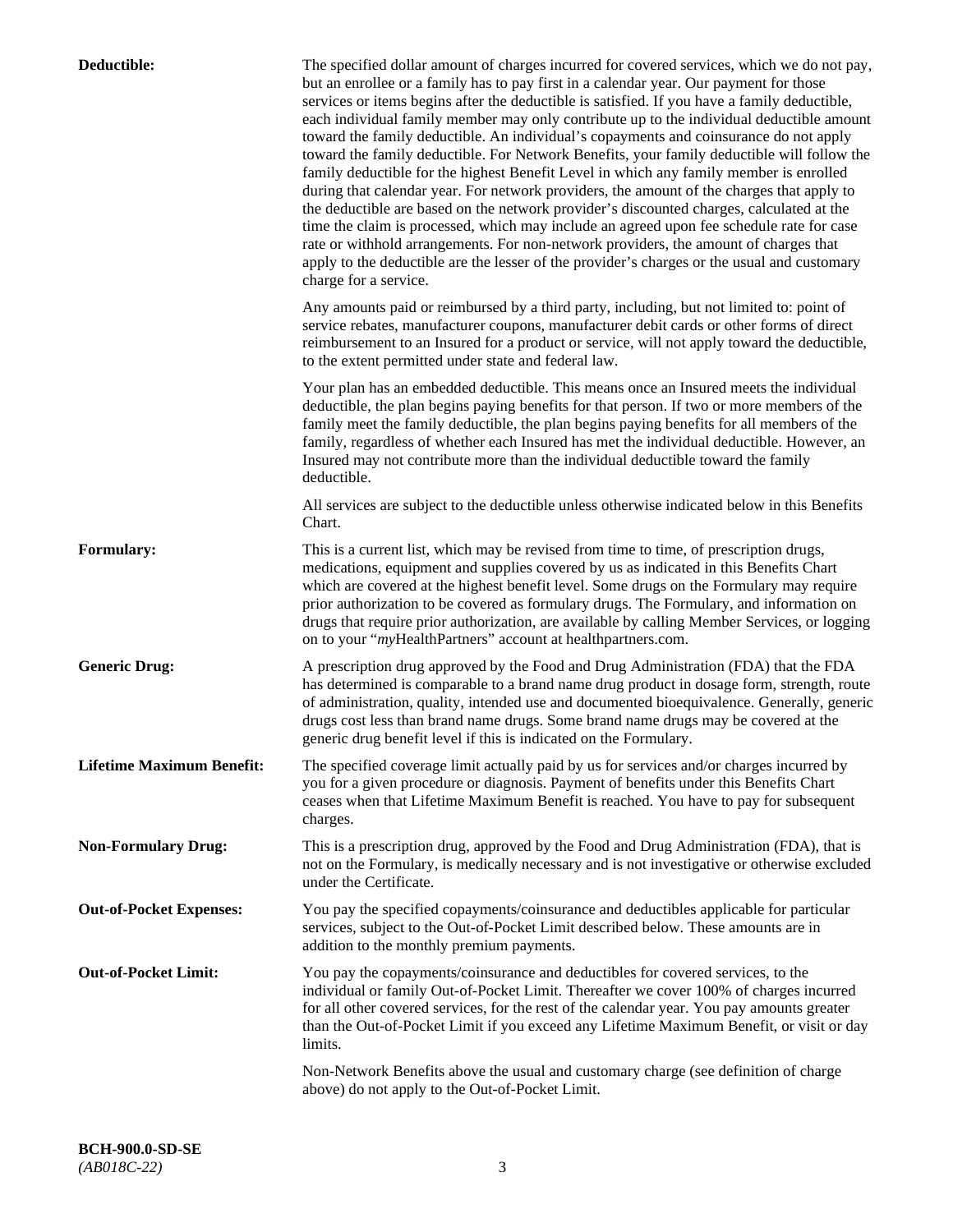|                                  | Non-Network Benefits for transplant surgery and bariatric surgery do not apply to the<br>Out-of-Pocket Limit.                                                                                                                                                                                                                                                                                                                                                                                                                         |
|----------------------------------|---------------------------------------------------------------------------------------------------------------------------------------------------------------------------------------------------------------------------------------------------------------------------------------------------------------------------------------------------------------------------------------------------------------------------------------------------------------------------------------------------------------------------------------|
|                                  | Any amounts paid or reimbursed by a third party, including, but not limited to: point of<br>service rebates, manufacturer coupons, manufacturer debit cards or other forms of direct<br>reimbursement to an Insured for a product or service, will not apply as an out of pocket<br>expense, to the extent permitted under state and federal law.                                                                                                                                                                                     |
|                                  | You are responsible to keep track of the out-of-pocket expenses. Contact our Member<br>Services Department for assistance in determining the amount paid by the enrollee for<br>specific eligible services received. Claims for reimbursement under the Out-of-Pocket<br>Limit provisions are subject to the same time limits and provisions described under the<br>"Claims Provisions" section of the Certificate.                                                                                                                   |
| <b>Primary Care Providers:</b>   | These are providers in the following categories: Family Practice, General Practice, Internal<br>Medicine, Pediatrics, Adolescent Medicine, Adult Medicine and Geriatrics.                                                                                                                                                                                                                                                                                                                                                             |
| <b>Specialty Care Providers:</b> | These are providers who are not in the following categories: Family Practice, General<br>Practice, Internal Medicine, Pediatrics, Adolescent Medicine, Adult Medicine and<br>Geriatrics.                                                                                                                                                                                                                                                                                                                                              |
| <b>Specialty Drug List:</b>      | This is a current list, which may be revised from time to time, of prescription drugs,<br>medications, equipment and supplies, which are typically bio-pharmaceuticals. The<br>purpose of a Specialty Drug List is to facilitate enhanced monitoring of complex therapies<br>used to treat specific conditions. Specialty drugs are covered by us as indicated in this<br>Benefits Chart. The Specialty Drug List is available by calling Member Services, or<br>logging on to your "myHealthPartners" account at healthpartners.com. |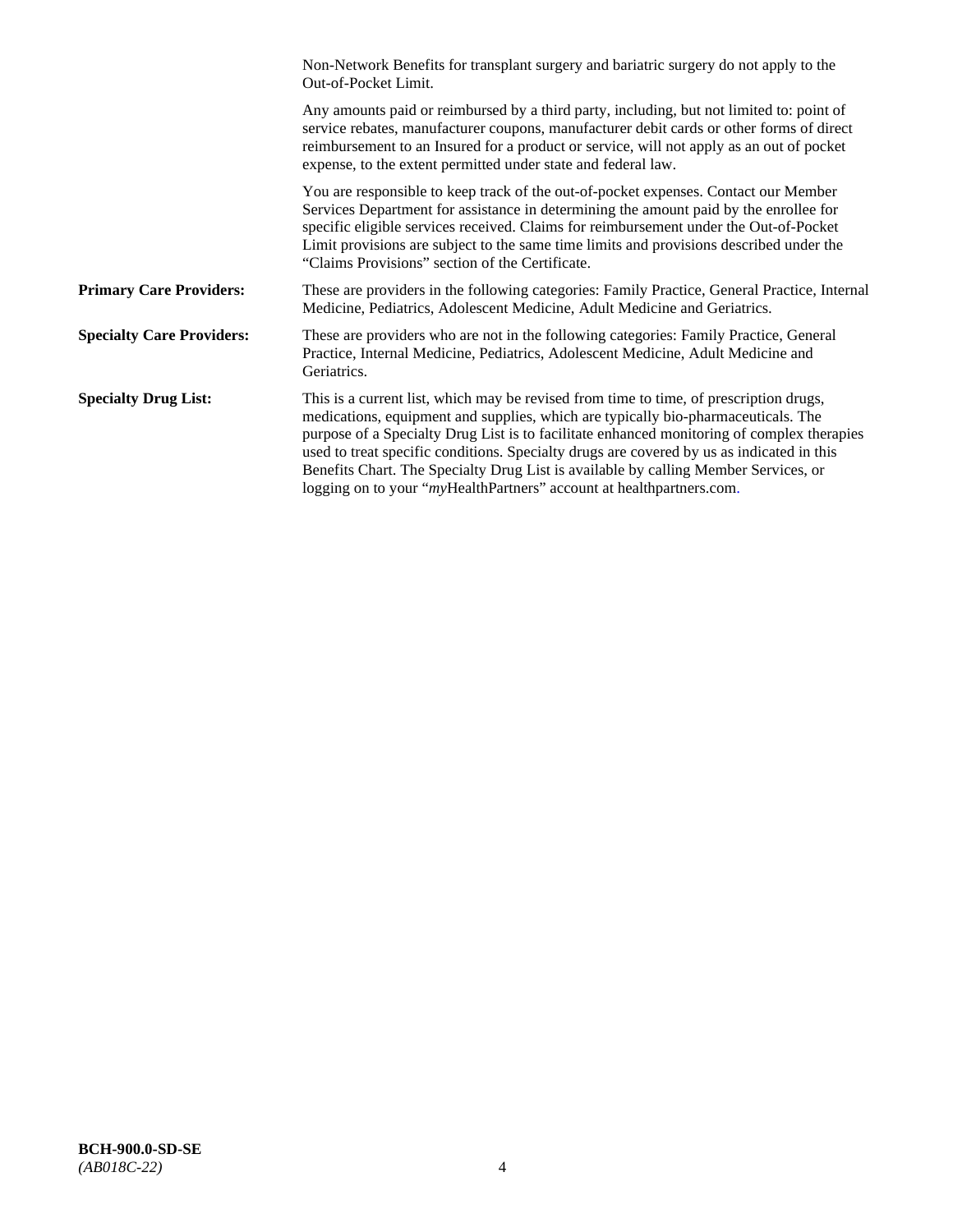# **DEDUCTIBLES, OUT-OF-POCKET LIMITS AND LIFETIME MAXIMUMS**

#### **Individual Calendar Year Deductible**

| <b>Network Benefits</b> | <b>Non-Network Benefits</b> |
|-------------------------|-----------------------------|
| \$3,500                 | \$10,000                    |

#### **Family Calendar Year Deductible**

| <b>Network Benefits</b> | <b>Non-Network Benefits</b> |
|-------------------------|-----------------------------|
| \$7,000                 | \$20,000                    |

Separate deductibles must be satisfied under the Network Benefits and Non-Network Benefits.

Your plan has an embedded deductible. This means once an insured meets the individual deductible, the plan begins paying benefits for that person. If two or more members of the family meet the family deductible, the plan begins paying benefits for all members of the family, regardless of whether each insured has met the individual deductible. However, an insured may not contribute more than the individual deductible toward the family deductible.

Any amounts paid or reimbursed by a third party, including but not limited to: point of service rebates, manufacturer coupons, manufacturer debit cards or other forms of direct reimbursement to an insured for a product or service, will not apply toward the deductible, to the extent permitted under state and federal law.

### **Individual Calendar Year Out-of-Pocket Limit**

| <b>Network Benefits</b> | <b>Non-Network Benefits</b> |
|-------------------------|-----------------------------|
| \$6,000                 | \$30,000                    |

### **Family Calendar Year Out-of-Pocket Limit**

| <b>Network Benefits</b> | <b>Non-Network Benefits</b> |
|-------------------------|-----------------------------|
| \$12,000                | \$60,000                    |

Separate Out-of-Pocket Limits must be satisfied under Network Benefits and Non-Network Benefits.

Non-Network Benefits above the usual and customary charge will not apply toward the individual or family Out-of-Pocket Limit.

Non-Network Benefits for transplant surgery and bariatric surgery do not apply to the Out-of-Pocket Limit.

Any amounts paid or reimbursed by a third party, including, but not limited to: point of service rebates, manufacturer coupons, manufacturer debit cards or other forms of direct reimbursement to an Insured for a product or service, will not apply as an outof-pocket expense, to the extent permitted under state and federal law.

# **Lifetime Maximum Benefit for Bariatric Surgery**

| <b>Network Benefits</b> | <b>Non-Network Benefits</b> |
|-------------------------|-----------------------------|
| Unlimited.              | \$5,000                     |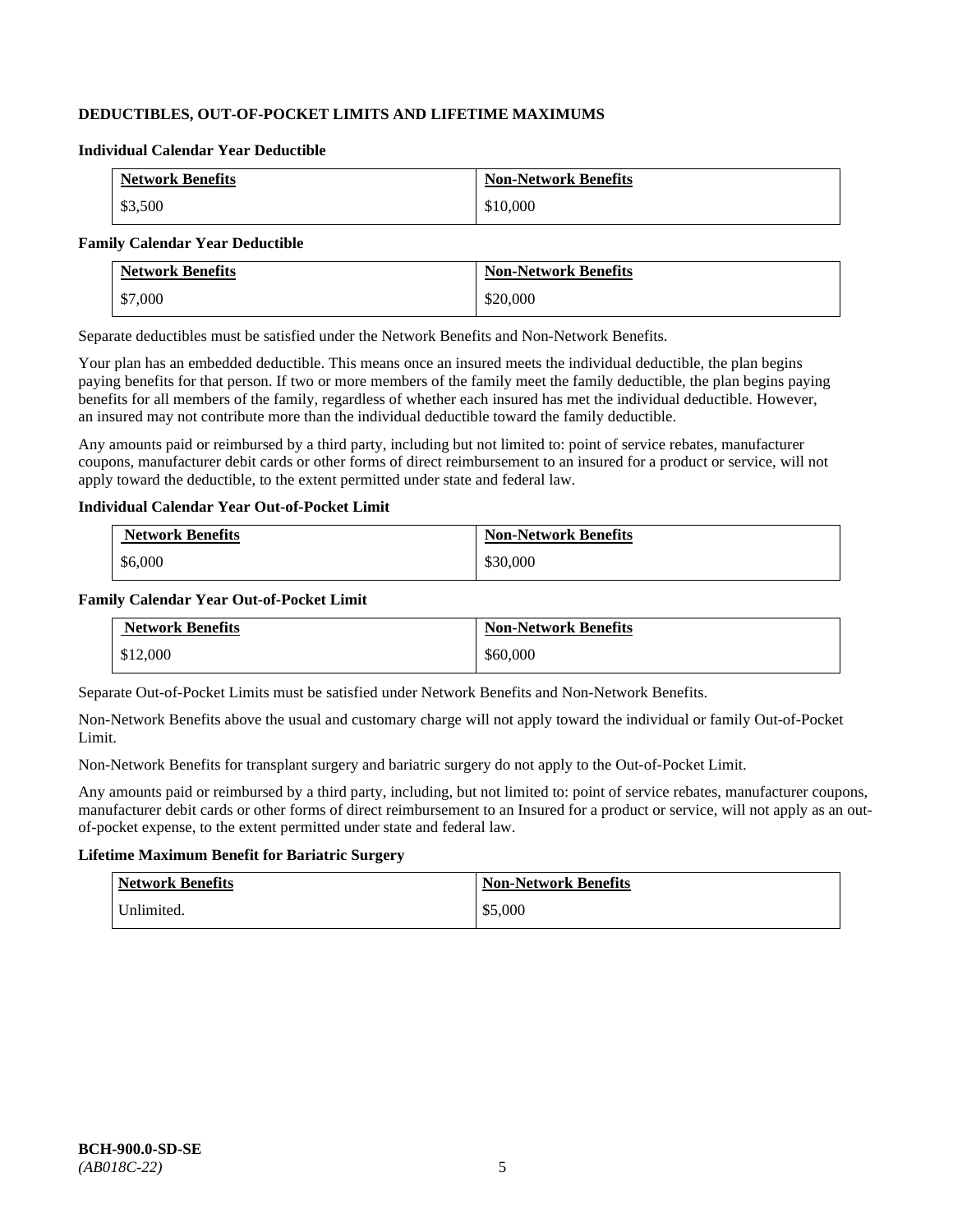# **AMBULANCE AND MEDICAL TRANSPORTATION**

#### **Covered Services:**

We cover ambulance and medical transportation for medical emergencies. We also cover medically necessary, non-emergency medical transportation if it meets our medical coverage criteria. Covered services and supplies are based on established medical policies, which are subject to periodic review and modification by the medical or dental directors. These medical policies (medical coverage criteria) and applicable prior authorization requirements are available by calling Member Services, or logging on to your "*my*HealthPartners" account at [healthpartners.com.](http://healthpartners.com/)

| <b>Network Benefits</b>       | <b>Non-Network Benefits</b> |
|-------------------------------|-----------------------------|
| 100% of the charges incurred. | See Network Benefits.       |

### **Not Covered:**

• See "Services Not Covered" in the Certificate.

### **AUTISM SERVICES**

### **Covered Services:**

We cover Applied Behavioral Analysis (ABA) and Intensive Early Intervention Behavioral Therapy (IEIBT) for treatment of autism spectrum disorders for children under age 18. We have the right to review the treatment that an Insured is receiving not more than once every three months, without a contract stipulating that a more frequent review is necessary.

A person who performs ABA must:

- be licensed by the South Dakota Board of Medical and Osteopathic Examiners or the Board of Examiners of Psychologists and have documented training and competence in applied behavior analysis; or
- be licensed by the South Dakota Board of Social Workers as a licensed behavior analyst.

Physical therapy, occupational therapy and speech therapy are covered under the "Physical Therapy, Occupational Therapy and Speech Therapy" section. Medications are covered under the "Prescription Drug Services" section. Covered services are based on established medical policies, which are subject to periodic review and modification by the medical directors. These medical policies (medical coverage criteria) are available online at [healthpartners.com](http://healthpartners.com/) or by calling Member Services.

Coverage for applied behavior analysis will provide an annual maximum benefit for Network and Non-Network Benefits combined, that may not be less than:

- Through age 6**:** 1,300 hours per calendar year
- Age 7 through age 13**:** 900 hours per calendar year
- Age 14 through age 18**:** 450 hours per calendar year

| <b>Network Benefits</b>       | <b>Non-Network Benefits</b>  |
|-------------------------------|------------------------------|
| 100% of the charges incurred. | 50% of the charges incurred. |

#### **Not Covered:**

• See "Services Not Covered" in the Certificate.

# **BEHAVIORAL HEALTH SERVICES**

#### **Covered Services:**

Covered services are based on established medical policies, which are subject to periodic review and modification by the medical directors. These medical policies (medical coverage criteria) are available by calling Member Services, or logging on to your "*my*HealthPartners" account at [healthpartners.com.](http://healthpartners.com/)

#### **Mental Health Services**

We cover services for mental health diagnoses as described in the Diagnostic and Statistical Manual of Mental Disorders – Fifth Edition (DSM-5) (most recent edition).

**BCH-900.0-SD-SE**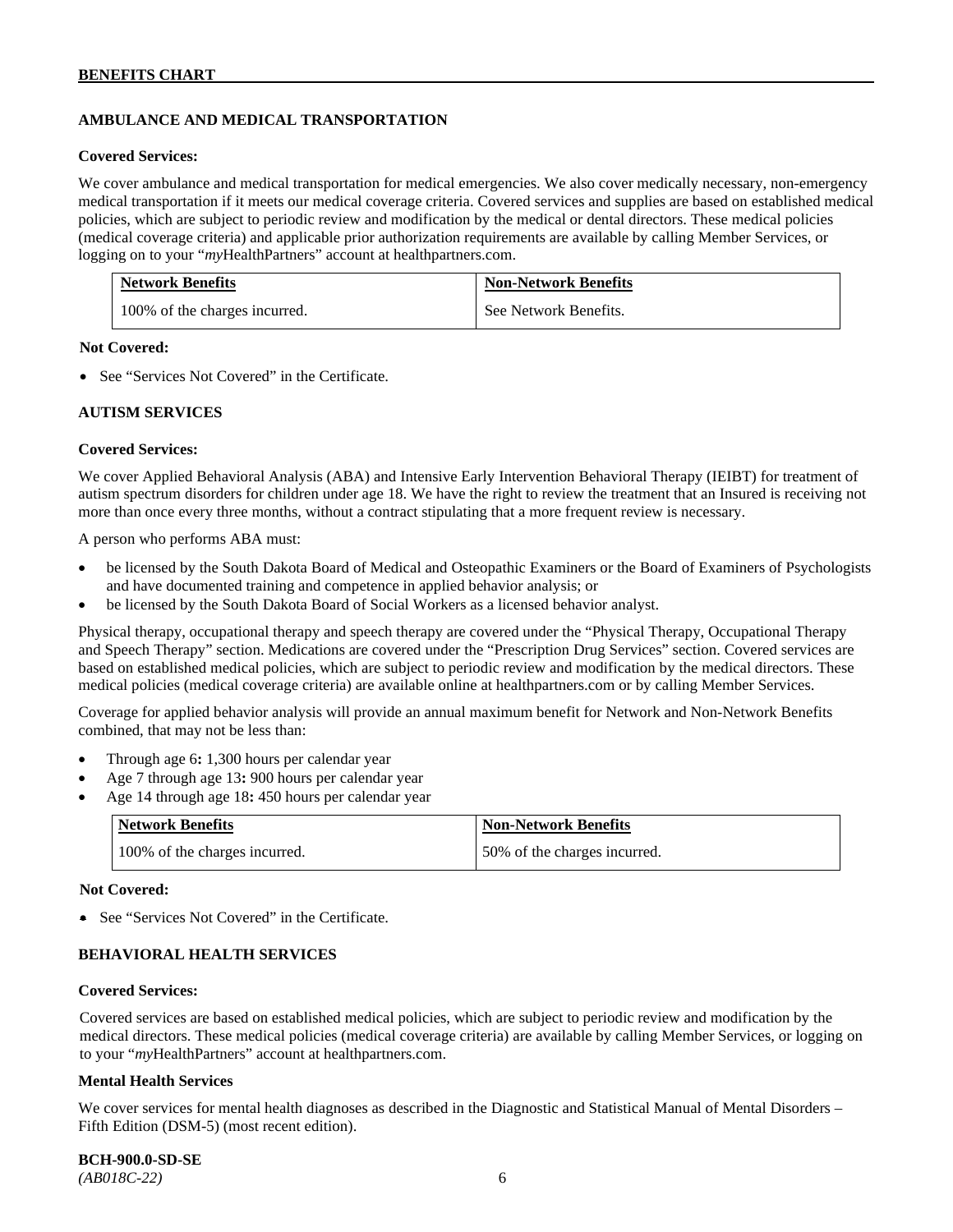**Outpatient services including intensive outpatient and day treatment services:** We cover medically necessary outpatient professional mental health services for evaluation, crisis intervention, and treatment of mental health disorders.

A comprehensive diagnostic assessment will be used as the basis for a determination by a mental health professional, concerning the appropriate treatment and the extent of services required.

Outpatient services we cover for a diagnosed mental health condition include the following:

- Individual, group, family, and multi-family therapy;
- Medication management provided by a physician, certified nurse practitioner, or physician's assistant;
- Psychological testing services for the purposes of determining the differential diagnoses and treatment planning for patients currently receiving behavioral health services;
- Day treatment and intensive outpatient services in a licensed program;
- Partial hospitalization services in a licensed hospital or community mental health center;
- Psychotherapy and nursing services provided in the home if authorized by us; and
- Treatment for gender dysphoria.

| <b>Network Benefits</b>       | <b>Non-Network Benefits</b>  |
|-------------------------------|------------------------------|
| 100% of the charges incurred. | 50% of the charges incurred. |

#### **Group therapy**

| <b>Network Benefits</b>       | <b>Non-Network Benefits</b>  |
|-------------------------------|------------------------------|
| 100% of the charges incurred. | 50% of the charges incurred. |

**Inpatient services, including mental health residential treatment services:** We cover the following:

- Medically necessary inpatient services in a hospital and professional services for treatment of mental health disorders. Medical stabilization is covered under inpatient hospital services in the "Hospital and Skilled Nursing Facility Services" section; and
- Medically necessary mental health residential treatment services. This care must be authorized by us and provided by a hospital or residential behavioral health treatment facility licensed by the local state or Department of Health and Human Services. Services not covered under this benefit include halfway houses, group homes, extended care facilities, shelter services, correctional services, detention services, transitional services, group residential services, foster care services and wilderness programs.

| <b>Network Benefits</b>       | <b>Non-Network Benefits</b>  |
|-------------------------------|------------------------------|
| 100% of the charges incurred. | 50% of the charges incurred. |

#### **Substance use disorder (SUD) services**

We cover medically necessary services for assessments by a licensed alcohol and drug counselor and treatment of substance use disorders as defined in the latest edition of the DSM-5.

**Outpatient services, including intensive outpatient and day treatment services:** We cover medically necessary outpatient professional services for the diagnosis and treatment of substance use disorder. Substance use disorder treatment services must be provided by a program licensed by the local Department of Health and Human Services.

Outpatient services we cover for a diagnosed substance use disorder include the following:

- Individual, group, family, and multi-family therapy provided in an office setting;
- Opiate replacement therapy including methadone and buprenorphine treatment; and
- Day treatment and intensive outpatient services in a licensed program.

| <b>Network Benefits</b>       | <b>Non-Network Benefits</b>  |
|-------------------------------|------------------------------|
| 100% of the charges incurred. | 50% of the charges incurred. |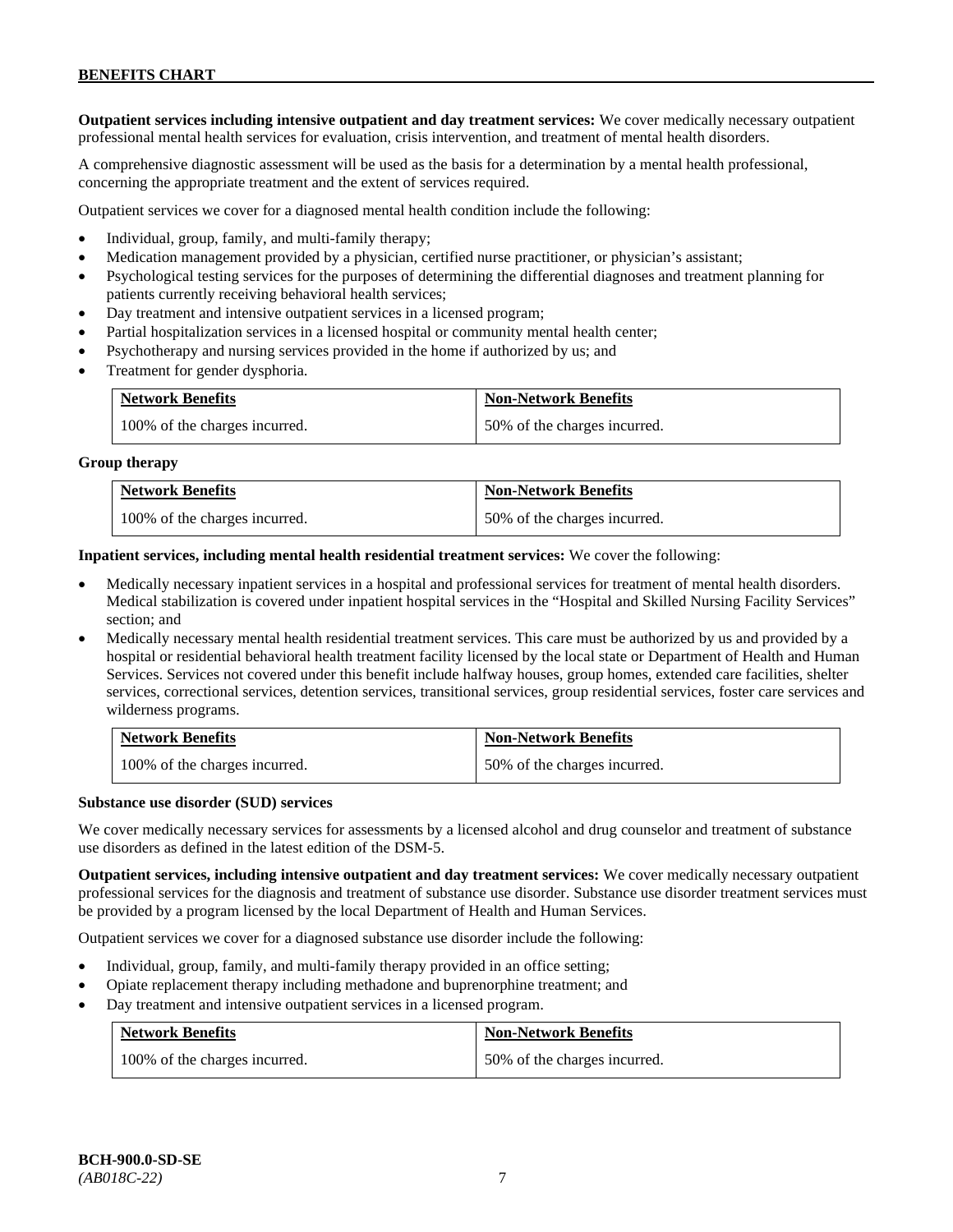**Inpatient services:** We cover the following:

- Medically necessary inpatient services in hospitals and residential primary treatment facilities approved by the State of South Dakota which are carrying out an approved program pursuant to the diagnosis and recommendation of a doctor;
- Services provided in a hospital that is licensed by the local state and accredited by Medicare; and
- Detoxification services in a hospital or community detoxification facility if it is licensed by the State of South Dakota as an approved inpatient alcoholism treatment facility.

| <b>Network Benefits</b>       | <b>Non-Network Benefits</b>  |
|-------------------------------|------------------------------|
| 100% of the charges incurred. | 50% of the charges incurred. |

### **Not Covered:**

See "Services Not Covered" in the Group Certificate.

# **CHIROPRACTIC SERVICES**

# **Covered Services:**

We cover chiropractic services for rehabilitative care. Chiropractic services are adjustments to any abnormal articulations of the human body, especially those of the spinal column, for the purpose of giving freedom of action to impinged nerves that may cause pain or deranged function.

Massage therapy which is performed in conjunction with other treatment/modalities by a chiropractor, is part of a prescribed treatment plan and is not billed separately is covered.

| <b>Network Benefits</b>       | <b>Non-Network Benefits</b>  |
|-------------------------------|------------------------------|
| 100% of the charges incurred. | 50% of the charges incurred. |

### **Not Covered:**

- Massage therapy for the purpose of comfort or convenience of the Insured.
- See "Services Not Covered" in the Certificate.

# **CLINICAL TRIALS**

# **Covered Services:**

We cover certain routine services if you participate in a Phase I, Phase II, Phase III or Phase IV clinical trial that is conducted in relation to the prevention, detection, or treatment of cancer or other life-threatening disease or condition as defined in the Affordable Care Act. We cover routine patient costs for services that would be eligible under this Benefits Chart if the service were provided outside of a clinical trial.

| <b>Network Benefits</b>                              | <b>Non-Network Benefits</b>                          |
|------------------------------------------------------|------------------------------------------------------|
| Coverage level is same as corresponding Network      | Coverage level is same as corresponding Non-Network  |
| Benefits, depending on type of service provided such | Benefits, depending on type of service provided such |
| as Office Visits for Illness or Injury, Inpatient or | as Office Visits for Illness or Injury, Inpatient or |
| <b>Outpatient Hospital Services.</b>                 | <b>Outpatient Hospital Services.</b>                 |

- The investigative item, device or service itself.
- Items or services that are provided solely to satisfy data collection and analysis needs and that are not used in the direct clinical management of the patient.
- A service that is clearly inconsistent with widely accepted and established standards of care for a particular diagnosis.
- See "Services Not Covered" in the Certificate.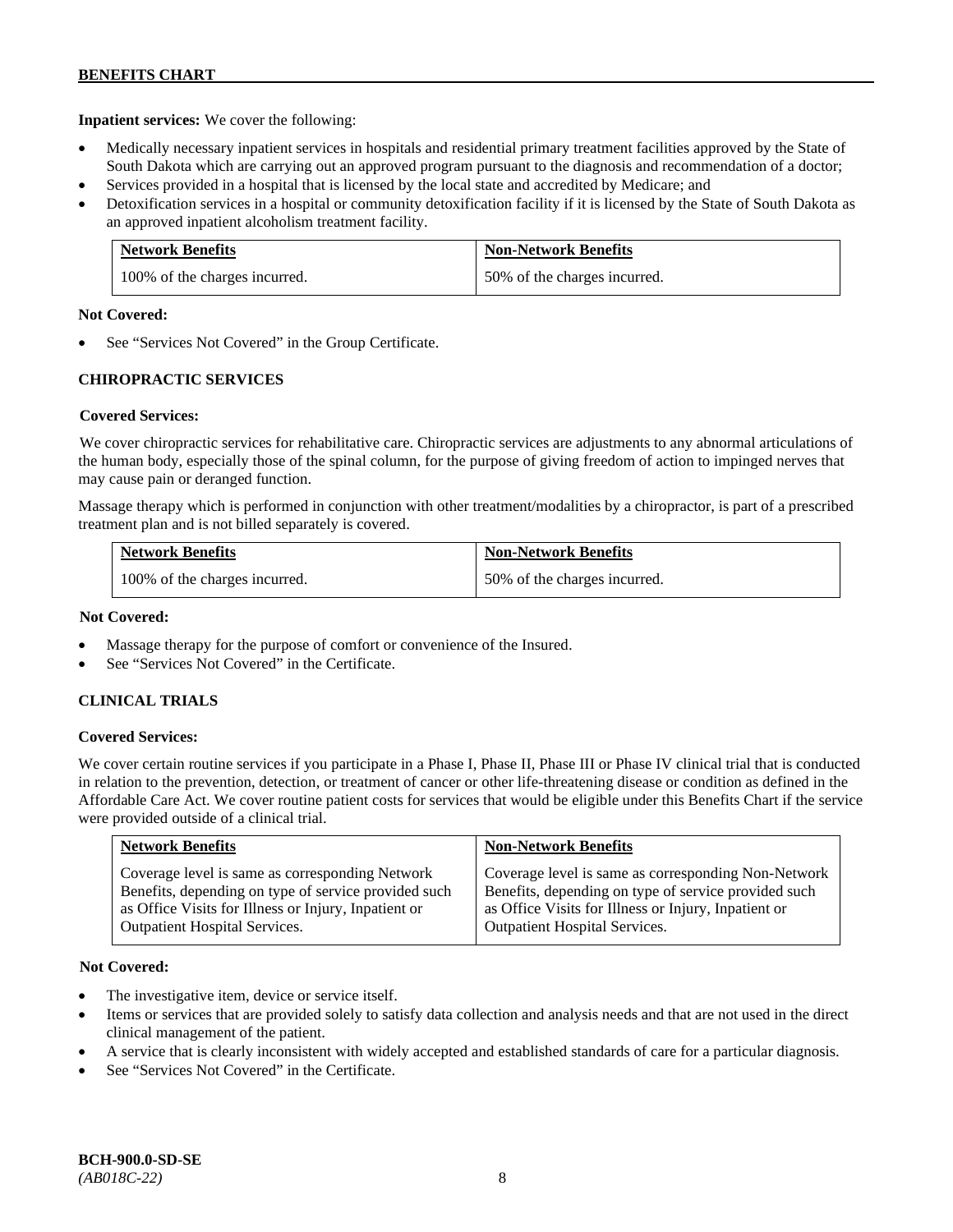# **DENTAL SERVICES**

#### **Covered Services:**

We cover services described below.

**Accidental dental services:** We cover dentally necessary services to treat and restore damage to teeth as a result of an accidental injury. Coverage is for damage caused by external trauma to face and mouth only, not for cracked or broken teeth which result from biting or chewing. We cover restorations, root canals, crowns and replacement of teeth lost that are directly related to the accident in which the Insured was involved. We cover initial exams, x-rays, and palliative treatment including extractions, and other oral surgical procedures directly related to the accident. Subsequent treatment must be initiated within the specified time-frame and must be directly related to the accident.

Full mouth rehabilitation to correct occlusion (bite) and malocclusion (misaligned teeth not due to the accident) are not covered.

When an implant-supported dental prosthetic treatment is pursued, the accidental dental benefit will be applied to the prosthetic procedure. Benefits are limited to the amount that would be paid toward the placement of a removable dental prosthetic appliance that could be used in the absence of implant treatment. Care must be provided or pre-authorized by a HealthPartners dentist.

| <b>Network Benefits</b>       | <b>Non-Network Benefits</b>  |
|-------------------------------|------------------------------|
| 100% of the charges incurred. | 50% of the charges incurred. |

For all accidental dental services, treatment and/or restoration must be initiated within six months of the date of the injury. Coverage is limited to the initial course of treatment and/or initial restoration. Services must be provided within twentyfour months of the date of injury to be covered.

### **Medical referral dental services**

**Medically necessary outpatient dental services:** We cover medically necessary outpatient dental services. Coverage is limited to dental services required for treatment of an underlying medical condition, e.g., removal of teeth to complete radiation treatment for cancer of the jaw, cysts and lesions.

| <b>Network Benefits</b>       | <b>Non-Network Benefits</b>  |
|-------------------------------|------------------------------|
| 100% of the charges incurred. | 50% of the charges incurred. |

**Medically necessary hospitalization and anesthesia for dental care:** We cover medically necessary hospitalization and anesthesia for dental care. This is limited to charges incurred by an Insured who: (1) is a child under age 14, or (2) is severely disabled or otherwise suffers from a developmental disability as determined by a licensed physician which places that person under at serious risk. The requirement of a hospital setting must be due to an Insured's underlying medical condition. Coverage is limited to facility and anesthesia charges. Anesthesia is covered in a hospital or a dental office. Oral surgeon/dentist professional fees are not covered. Hospitalization required due to the behavior of the Insured or due to the extent of the dental procedure is not covered.

| <b>Network Benefits</b>       | <b>Non-Network Benefits</b> |
|-------------------------------|-----------------------------|
| 100% of the charges incurred. | 50% of the charges incurred |

**Medical complications of dental care:** We cover medical complications of dental care. Treatment must be medically necessary care and related to medical complications of non-covered dental care, including complications of the head, neck, or substructures.

| <b>Network Benefits</b>       | <b>Non-Network Benefits</b>  |
|-------------------------------|------------------------------|
| 100% of the charges incurred. | 50% of the charges incurred. |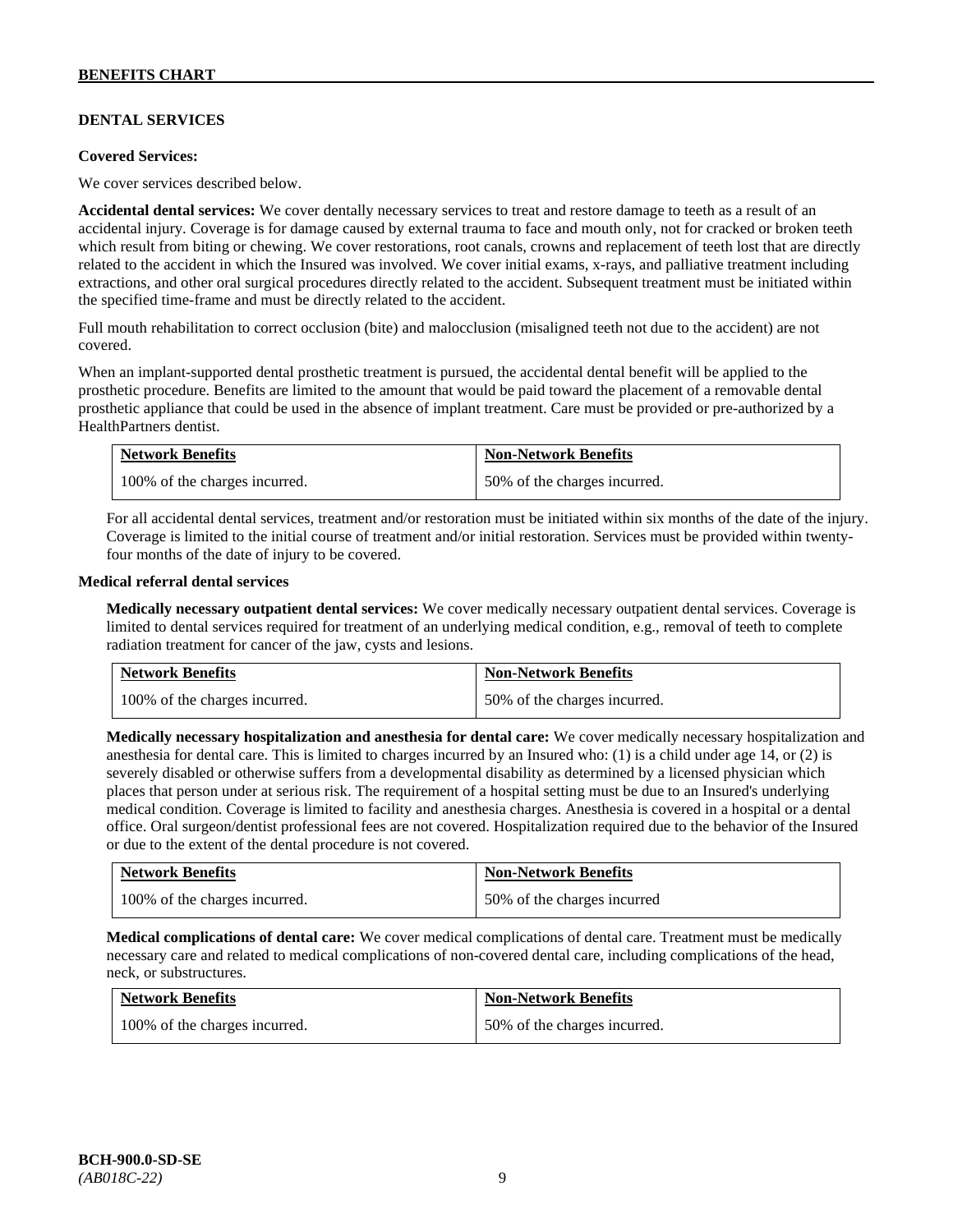**Oral surgery:** We cover oral surgery. Coverage is limited to treatment of medical conditions requiring oral surgery, such as treatment of oral neoplasm, non-dental cysts, fracture of the jaws, trauma of the mouth and jaws, and any other oral surgery procedures provided as medically necessary dental services.

| <b>Network Benefits</b>       | <b>Non-Network Benefits</b>  |
|-------------------------------|------------------------------|
| 100% of the charges incurred. | 50% of the charges incurred. |

**Treatment of cleft lip and cleft palate of a dependent child:** We cover treatment of cleft lip and cleft palate of a dependent child, to the limiting age in the definition of an "Eligible Dependent", including orthodontic treatment and oral surgery directly related to the cleft. Benefits for individuals age 26 up to the limiting age for coverage of the dependent are limited to inpatient or outpatient expenses arising from medical and dental treatment that was scheduled or initiated prior to the dependent turning age 19. Dental services which are not required for the treatment of cleft lip or cleft palate are not covered. If a dependent child covered under the Certificate and Benefits Chart is also covered under a dental plan which includes orthodontic services, that dental plan shall be considered primary for the necessary orthodontic services. Oral appliances are subject to the same copayment, conditions and limitations as durable medical equipment.

| <b>Network Benefits</b>       | <b>Non-Network Benefits</b>  |
|-------------------------------|------------------------------|
| 100% of the charges incurred. | 50% of the charges incurred. |

**Treatment of temporomandibular disorder (TMD) and craniomandibular disorder (CMD):** We cover surgical and nonsurgical treatment of temporomandibular disorder (TMD) and craniomandibular disorder (CMD), which is medically necessary care. Dental services which are not required to directly treat TMD or CMD are not covered.

| <b>Network Benefits</b>       | <b>Non-Network Benefits</b>  |
|-------------------------------|------------------------------|
| 100% of the charges incurred. | 50% of the charges incurred. |

# **Not Covered:**

- Dental treatment, procedures or services not listed in this Benefits Chart.
- Accident related dental services if treatment is: (1) initiated beyond six months from the date of the injury; (2) received beyond the initial treatment or restoration; or (3) received beyond twenty-four months from the date of injury.
- Oral surgery to remove wisdom teeth, except as stated in the Pediatric Dental amendment.
- Orthognathic treatment or procedures and all related services.
- See "Services Not Covered" in the Certificate.

# **DIABETES AND HYPERTENSION DISEASE MANAGEMENT PROGRAM**

# **Covered Services:**

- If you meet criteria for coverage, you may qualify for the Diabetes and/or Hypertension Disease Management Program.
- The program covers group health coaching which focuses on weight loss, exercise, behavior modification and health education through Omada Health.

| <b>Network Benefits</b>                                     | <b>Non-Network Benefits</b> |
|-------------------------------------------------------------|-----------------------------|
| 100% of the charges incurred.<br>Deductible does not apply. | Not applicable.             |

# **Not Covered:**

See "Services Not Covered" in the Certificate.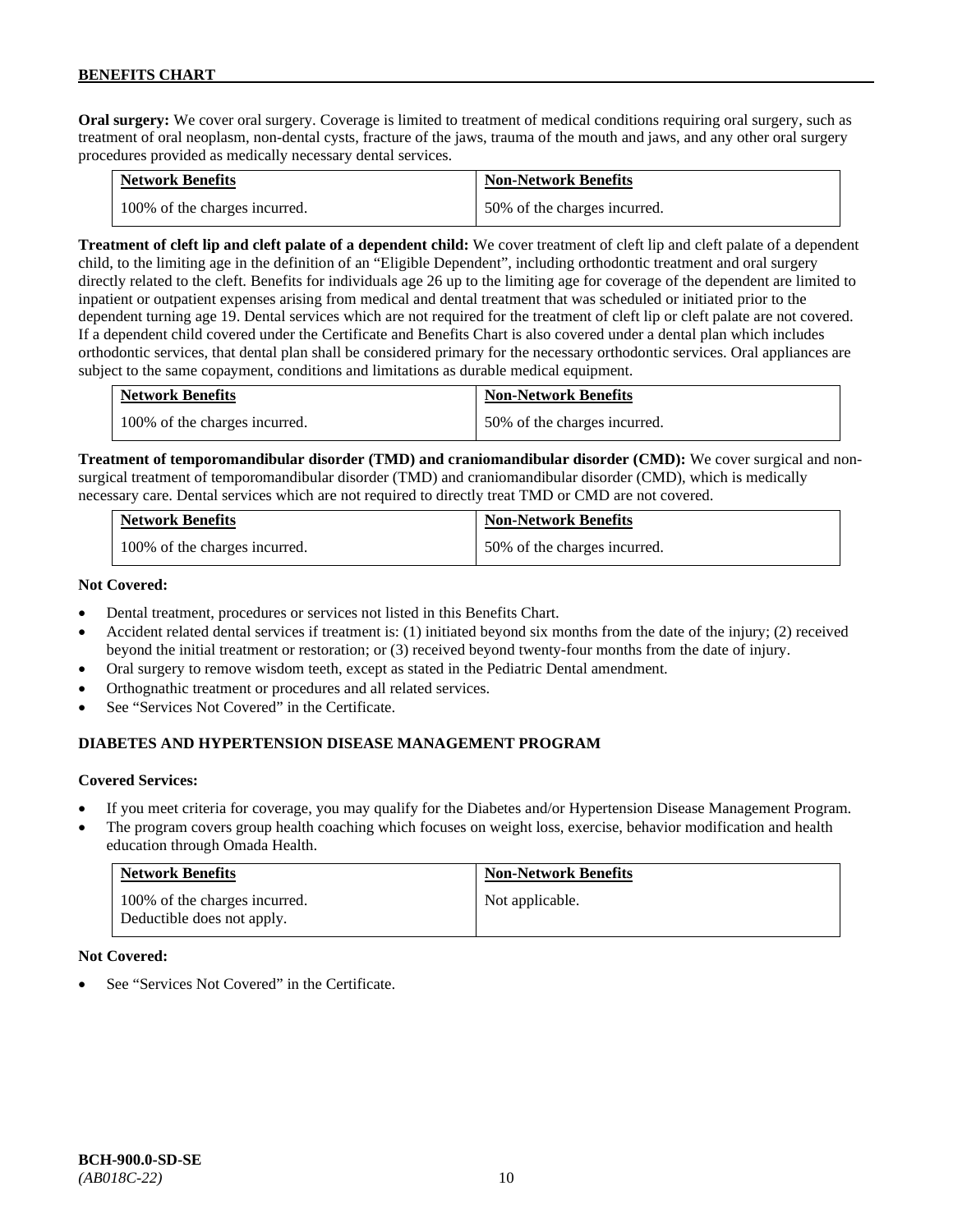# **DIABETIC EQUIPMENT AND SUPPLIES**

### **Covered Services:**

We cover physician prescribed medically appropriate and necessary drugs and supplies used in the management and treatment of diabetes for insureds with gestational, Type I or Type II diabetes including durable diabetic equipment, measurement and administration aids, and disposable supplies, as described below. Certain items are only covered if your condition meets our coverage criteria and obtained through an authorized vendor. For more information on what we cover and any prior authorization requirements, call Member Services or log on to your "myHealthPartners" account at [healthpartners.com.](http://www.healthpartners.com/)

Insulin and medications for diabetes, including prescribed oral agents for controlling blood sugars and glucagon kits are covered as outpatient drugs under the "Prescription Drug Services" section.

**Pumps and pump supplies.** These include diabetic insulin pumps, diabetic infusion pumps and infusion pump supplies such as infusion sets, tubing, connectors and syringe reservoirs.

Covered insulin pumps that are not available from a DME vendor and only available through a retail pharmacy will be covered as described below. All other insulin pumps, infusion pumps and supplies must be obtained through an authorized durable medical equipment provider and cannot be obtained at a pharmacy.

| <b>Network Benefits</b>                                                                      | <b>Non-Network Benefits</b>  |
|----------------------------------------------------------------------------------------------|------------------------------|
| Pumps received at a pharmacy:<br>100% of the charges incurred.<br>Deductible does not apply. | 50% of the charges incurred. |
| Pumps received from a non-pharmacy approved<br>vendor:<br>100% of the charges incurred.      |                              |

### **All other durable equipment and diabetic supplies**

Durable Diabetic Equipment and Supplies. These include continuous glucose monitoring system (CGMS), transmitter, sensors and receivers, diabetic blood glucose monitors and control/calibrating solutions (for checking accuracy or testing equipment and test strips).

Disposable Diabetic Supplies. These are one-time use supplies, including syringes, lancets, lancet devices, blood and urine ketone test strips, and needles.

Certain diabetic supplies and equipment must be purchased at a pharmacy.

| <b>Network Benefits</b>                                                                                               | <b>Non-Network Benefits</b>  |
|-----------------------------------------------------------------------------------------------------------------------|------------------------------|
| If received through a pharmacy:<br>100% of the charges incurred.<br>Deductible does not apply.                        | 50% of the charges incurred. |
| If received through a non-pharmacy provider:<br>100% of the charges incurred if purchased from an<br>approved vendor. |                              |

#### **Limitations:**

- No more than a 93-day supply of diabetic supplies is covered and dispensed at a time.
- We require that certain diabetic supplies and equipment be purchased at a pharmacy.
- Diabetic supplies and equipment are limited to certain models and brands.
- Durable medical equipment and supplies must be obtained from or repaired by approved vendors.
- Covered services and supplies are based on established medical policies which are subject to periodic review and modification by the medical directors. Our coverage policy for diabetic supplies includes information on our required models and brands. These medical policies (medical coverage criteria) are available by calling Member Services, or logging on to your "myHealthPartners" account at [healthpartners.com.](http://www.healthpartners.com/)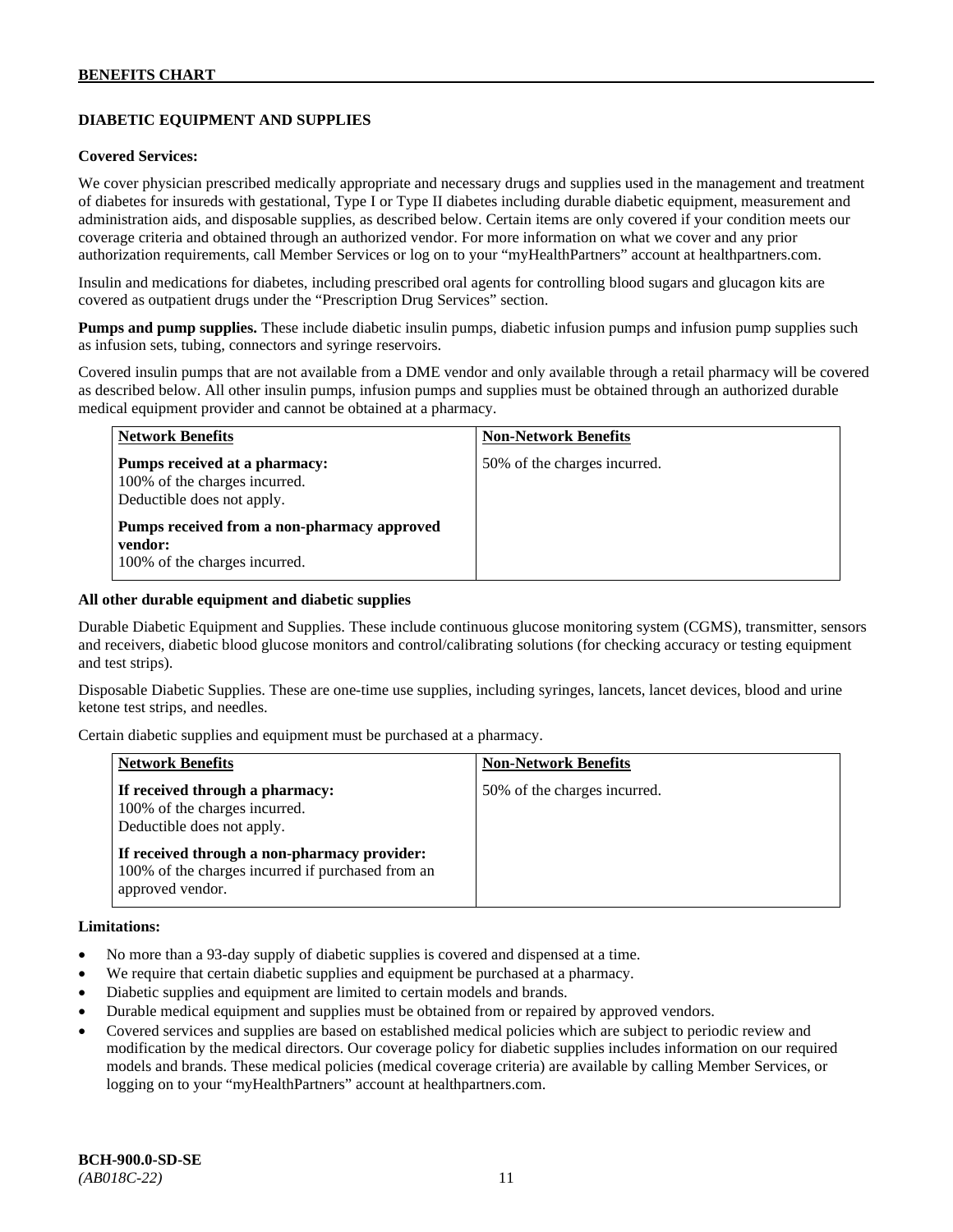# **Not Covered:**

- Replacement or repair of any covered items, if the items are (i) damaged or destroyed by misuse, abuse or carelessness, (ii) lost; or (iii) stolen.
- Duplicate or similar items.
- Labor and related charges for repair of any covered items which are more than the cost of replacement by an approved vendor.
- Batteries for monitors and equipment.
- Sales tax, mailing, delivery charges, service call charges.
- See "Services Not Covered" in the Certificate.

# **DIAGNOSTIC IMAGING SERVICES**

# **Covered Services:**

We cover diagnostic imaging, when ordered by a provider and provided in a clinic or outpatient hospital facility.

We cover services provided in a clinic or outpatient hospital facility. To see the benefit level for inpatient hospital or skilled nursing facility services, see benefits under Inpatient Hospital and Skilled Nursing Facility Services.

### **Outpatient magnetic resonance imaging (MRI) and computed tomography (CT)**

| <b>Network Benefits</b>       | <b>Non-Network Benefits</b>  |
|-------------------------------|------------------------------|
| 100% of the charges incurred. | 50% of the charges incurred. |

# **All other outpatient diagnostic imaging services**

| <b>Network Benefits</b>       | <b>Non-Network Benefits</b>  |
|-------------------------------|------------------------------|
| 100% of the charges incurred. | 50% of the charges incurred. |

# **Preventive services (MRI/CT procedures are not considered preventive)**

Diagnostic imaging services associated with preventive services are covered at the benefit level shown in the "Preventive Services" section of this Benefits Chart.

# **Not Covered:**

See "Services Not Covered" in the Certificate.

# **DURABLE MEDICAL EQUIPMENT, PROSTHETICS, ORTHOTICS AND SUPPLIES**

# **Covered Services:**

We cover equipment, supplies and services, as described below. Certain items are only covered if your condition meets our coverage criteria. For more information on what we cover and any prior authorization requirements, call Member Services or log on to your "*my*HealthPartners" account at [healthpartners.com.](http://healthpartners.com/)

- Durable medical equipment, such as wheelchairs, ventilators, oxygen, oxygen equipment, continuous positive airway pressure (CPAP) devices, hospital beds, and related services.
- Prosthetics, including breast prostheses, artificial limbs and artificial eyes, and related supplies.
- Orthotics.
- Medical supplies, including splints, surgical stockings, casts and dressings.
- Enteral feedings.
- Special dietary treatment for Phenylketonuria (PKU) and oral amino acid based elemental formula if it meets our medical coverage criteria.

Diabetic equipment and supplies are covered under the "Diabetic Equipment and Supplies" section.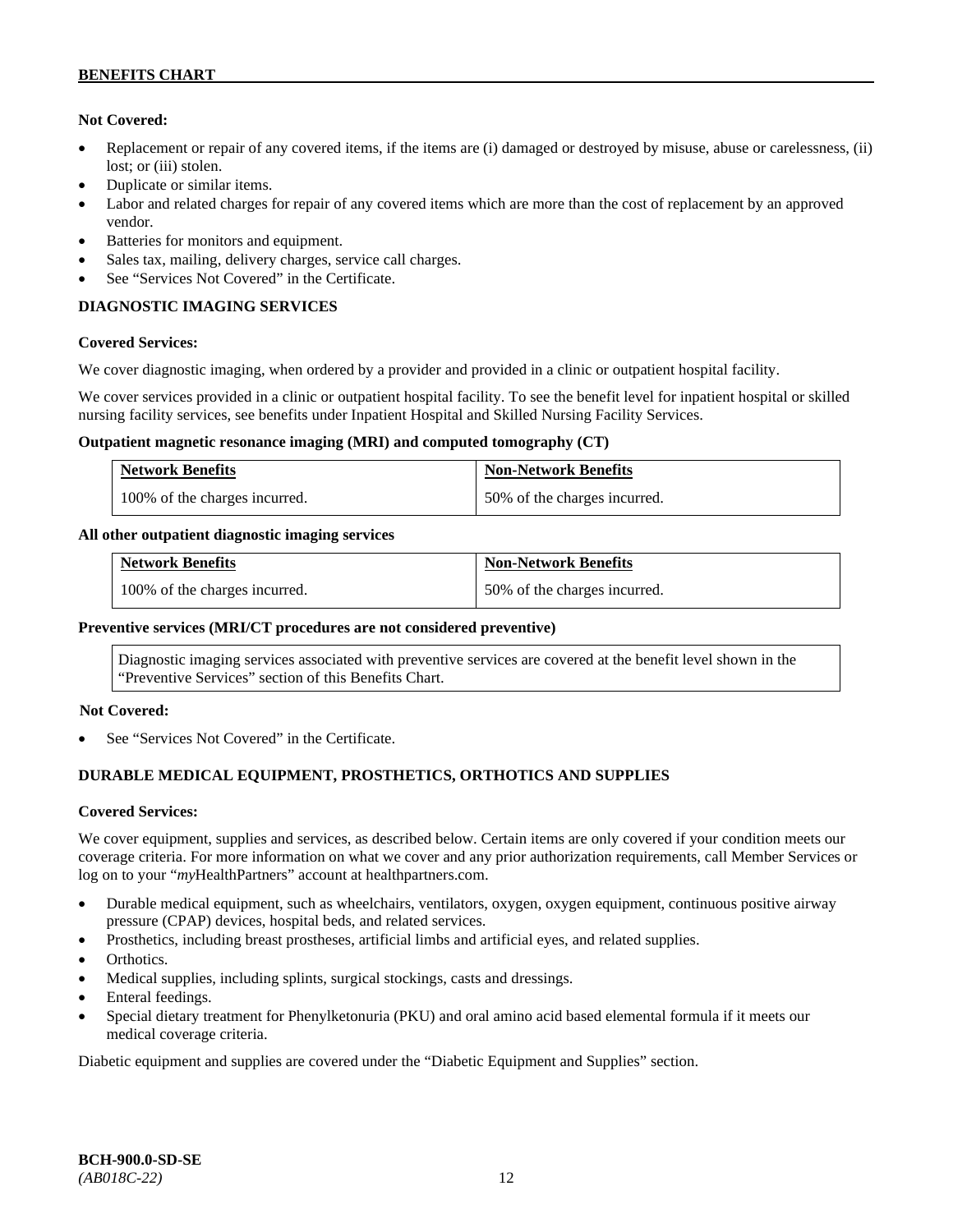# **Special dietary treatment for phenylketonuria (PKU) if it meets our medical coverage criteria**

We cover testing, diagnosis and treatment of phenylketonuria including dietary management, formulas, case management, intake and screening, assessment, comprehensive care planning and service referral.

| <b>Network Benefits</b>       | <b>Non-Network Benefits</b>  |
|-------------------------------|------------------------------|
| 100% of the charges incurred. | 50% of the charges incurred. |

### **Oral amino acid based elemental formula if it meets our medical coverage criteria**

| <b>Network Benefits</b>       | <b>Non-Network Benefits</b>  |
|-------------------------------|------------------------------|
| 100% of the charges incurred. | 50% of the charges incurred. |

### **All other durable medical equipment, prosthetics, orthotics and supplies**

| <b>Network Benefits</b>       | <b>Non-Network Benefits</b>  |
|-------------------------------|------------------------------|
| 100% of the charges incurred. | 50% of the charges incurred. |

### **Limitations:**

Coverage of durable medical equipment is limited by the following.

Payment will not exceed the cost of an alternate piece of equipment or service that is effective and medically necessary.

- For prosthetic benefits, other than oral appliances for cleft lip and cleft palate, payment will not exceed the cost of an alternate piece of equipment or service that is effective, medically necessary and enables Insureds to conduct standard activities of daily living.
- We reserve the right to determine if an item will be approved for rental vs. purchase.
- Durable medical equipment and supplies must be obtained from or repaired by approved vendors.
- Covered services and supplies are based on established medical policies which are subject to periodic review and modification by the medical or dental directors. Our coverage policy for diabetic supplies includes information on our required models and brands. These medical policies (medical coverage criteria) are available by calling Member Services, or logging on to your "*my*HealthPartners" account at [healthpartners.com.](http://www.healthpartners.com/)

# **Not Covered:**

Items which are not eligible for coverage include, but are not limited to:

- Replacement or repair of any covered items, if the items are (i) damaged or destroyed by misuse, abuse or carelessness, (ii) lost; or (iii) stolen.
- Duplicate or similar items.
- Labor and related charges for repair of any covered items which are more than the cost of replacement by an approved vendor.
- Sales tax, mailing, delivery charges, service call charges.
- Items which are primarily educational in nature or for hygiene, vocation, comfort, convenience or recreation.
- Communication aids or devices: equipment to create, replace or augment communication abilities including, but not limited to, speech processors, receivers, communication boards, or computer or electronic assisted communication.
- Hearing aids (implantable and external, including osseointegrated or bone anchored) and their fitting. This exclusion does not apply to cochlear implants.
- Eyeglasses, contact lenses and their fitting, measurement and adjustment, except as specifically described in this Benefits Chart.
- Hair prostheses (wigs).
- Household equipment which primarily has customary uses other than medical, such as, but not limited to, exercise cycles, air purifiers, central or unit air conditioners, water purifiers, non-allergenic pillows, mattresses or waterbeds.
- Household fixtures including, but not limited to, escalators or elevators, ramps, swimming pools and saunas.
- Modifications to the structure of the home including, but not limited to, its wiring, plumbing or charges for installation of equipment.
- Vehicle, car or van modifications including, but not limited to, hand brakes, hydraulic lifts and car carrier.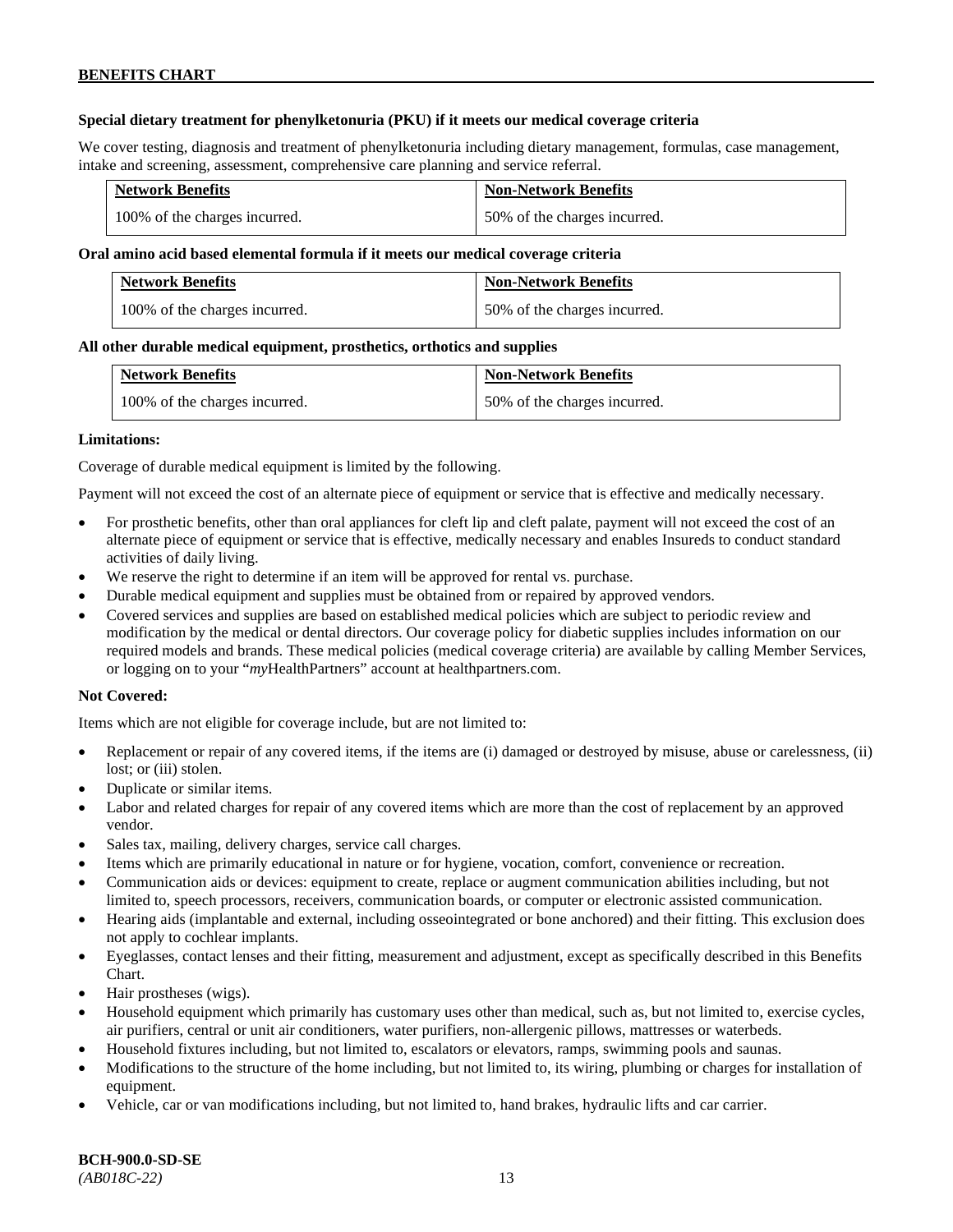- Rental equipment while owned equipment is being repaired by non-contracted vendors, beyond one month rental of medically necessary equipment.
- Other equipment and supplies, including, but not limited to, assistive devices, that we determine are not eligible for coverage.
- See "Services Not Covered" in the Certificate.

# **EMERGENCY AND URGENTLY NEEDED CARE SERVICES**

# **Covered Services:**

We cover services for emergency care and urgently needed care if the services are otherwise eligible for coverage under this Benefits Chart.

**Urgently needed care.** These are services to treat an unforeseen illness or injury:

- that are required in order to prevent a serious deterioration in your health; and
- that cannot be delayed until the next available clinic or office hours.

# **Urgently needed care at clinics**

| <b>Network Benefits</b>                                                       | <b>Non-Network Benefits</b> |
|-------------------------------------------------------------------------------|-----------------------------|
| 100% of the charges incurred, subject to your<br>copayment of \$60 per visit. | See Network Benefits.       |

**Emergency care.** These are services to treat:

- the sudden, unexpected onset of illness or injury which, if left untreated or unattended until the next available clinic or office hours, would result in hospitalization; or
- a condition requiring professional health services immediately necessary to preserve life or stabilize health.

Emergency care includes emergency services as defined in Division BB, Title I, Section 102 of the Consolidated Appropriations Act of 2021.

Emergency care also includes an immediate response service available on a 24-hour, seven-day-a-week basis for each child, or person, having a psychiatric crisis, a mental health crisis, or a mental health emergency.

When reviewing claims for coverage of emergency services, our medical director will take into consideration: (1) a reasonable layperson's belief that the circumstances required immediate medical care that could not wait until the next working day or next available clinic appointment; (2) the time of day and day of the week the care was provided; and (3) the presenting symptoms including, but not limited to, severe pain, to ensure that the decision to reimburse the emergency care is not made solely on the basis of the actual diagnosis.

#### **Emergency care in a hospital emergency room, including professional services of a physician**

| <b>Network Benefits</b>                                                                   | <b>Non-Network Benefits</b> |
|-------------------------------------------------------------------------------------------|-----------------------------|
| 100% of the charges incurred, subject to your<br>copayment of \$300 per visit.            | See Network Benefits.       |
| Emergency room copayment is waived if admitted for<br>the same condition within 24 hours. |                             |

#### **Inpatient emergency care in a hospital:**

| <b>Network Benefits</b>       | <b>Non-Network Benefits</b> |
|-------------------------------|-----------------------------|
| 100% of the charges incurred. | See Network Benefits.       |

#### **Not Covered:**

See "Services Not Covered" in the Certificate.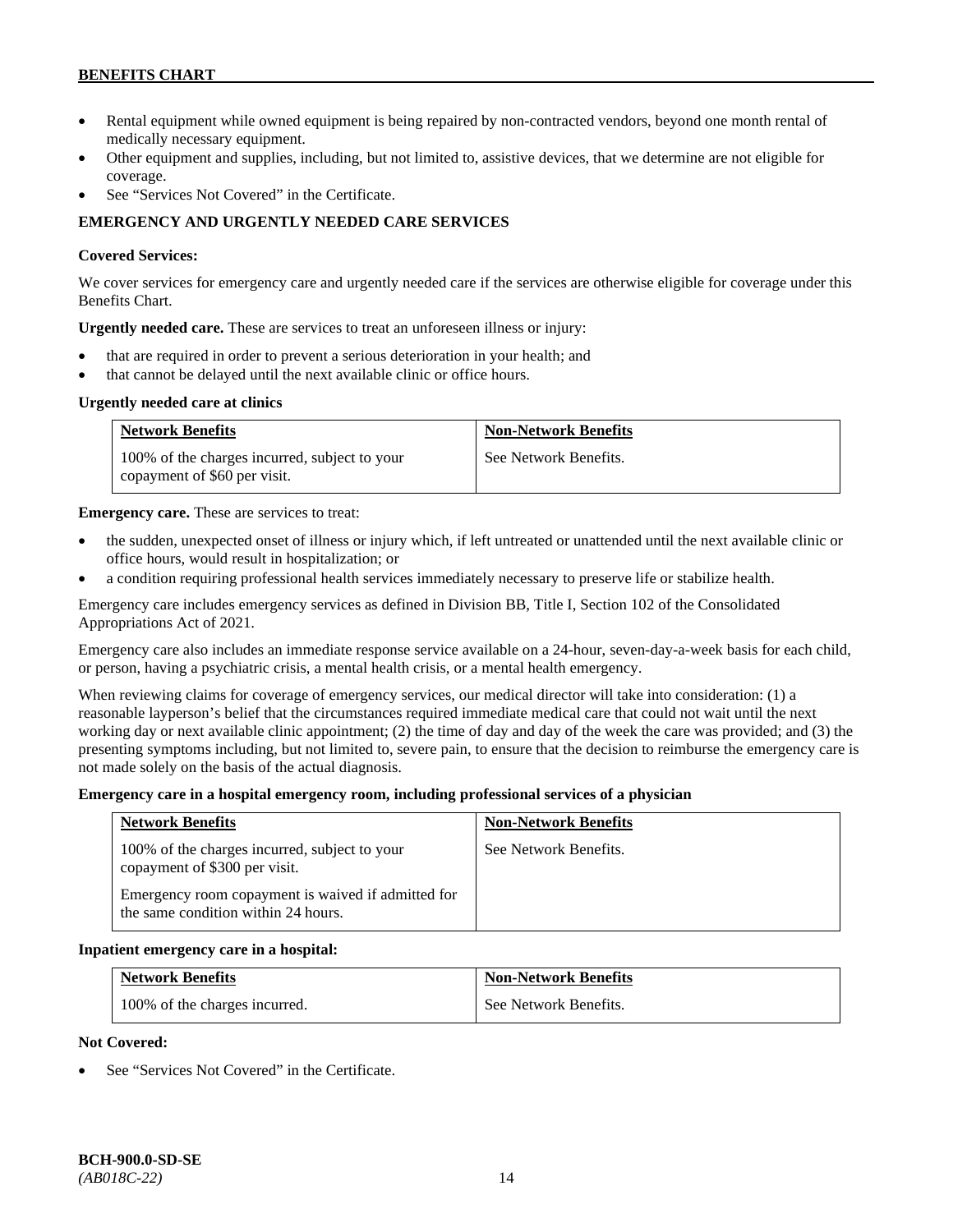# **GENE THERAPY**

### **Covered Services:**

We cover gene therapy treatment that meets our current medical coverage criteria.

| <b>Network Benefits</b>                                                                                                                                                                                  | <b>Non-Network Benefits</b> |
|----------------------------------------------------------------------------------------------------------------------------------------------------------------------------------------------------------|-----------------------------|
| Coverage level is same as corresponding Network<br>Benefits, depending on type of service provided, such<br>as Office Visits for Illness or Injury, Inpatient or<br><b>Outpatient Hospital Services.</b> | No coverage.                |

### **Limitations:**

- Gene therapy must be provided by a designated provider.
- Specific types of gene therapy are limited to therapies and conditions specified in our medical coverage criteria.

### **Not Covered:**

See "Services Not Covered" in the Certificate.

# **HEALTH EDUCATION**

### **Covered Services:**

We cover education for preventive services and education for the management of chronic health problems, such as diabetes. Coverage includes medical nutrition therapy that is provided by a certified, registered, or licensed health care professional.

We cover diabetic self-management training and education if:

- the service is provided by a physician, nurse, dietitian, pharmacist, or other licensed health care provider who satisfies the current academic eligibility requirements of the National Certification Board for Diabetic Educators and has completed a course in diabetes education and training or has been certified as a diabetes educator; and
- the training and education is based upon a diabetes program recognized by the American Diabetes Association or a diabetes program with a curriculum approved by the American Diabetes Association or the South Dakota Department of Health.

Coverage of diabetes self-management training is limited to Insureds:

- o who are newly diagnosed with diabetes or have received no prior diabetes education;
- o who require a change in current therapy;<br>o who have a co-morbid condition such heal
- who have a co-morbid condition such heart disease or renal failure; or
- o whose diabetes condition is unstable.

See "Diabetic Equipment and Supplies" to see what diabetic equipment and supplies we cover.

| <b>Network Benefits</b>                                     | <b>Non-Network Benefits</b>  |
|-------------------------------------------------------------|------------------------------|
| 100% of the charges incurred.<br>Deductible does not apply. | 50% of the charges incurred. |

#### **Not Covered:**

See "Services Not Covered" in the Certificate.

# **HOME HEALTH SERVICES**

# **Covered Services:**

We cover the following services:

- skilled nursing treatment in the home intended to provide a safe transition from other levels of care;
- physical therapy, occupational therapy, speech therapy, respiratory therapy and other therapeutic services;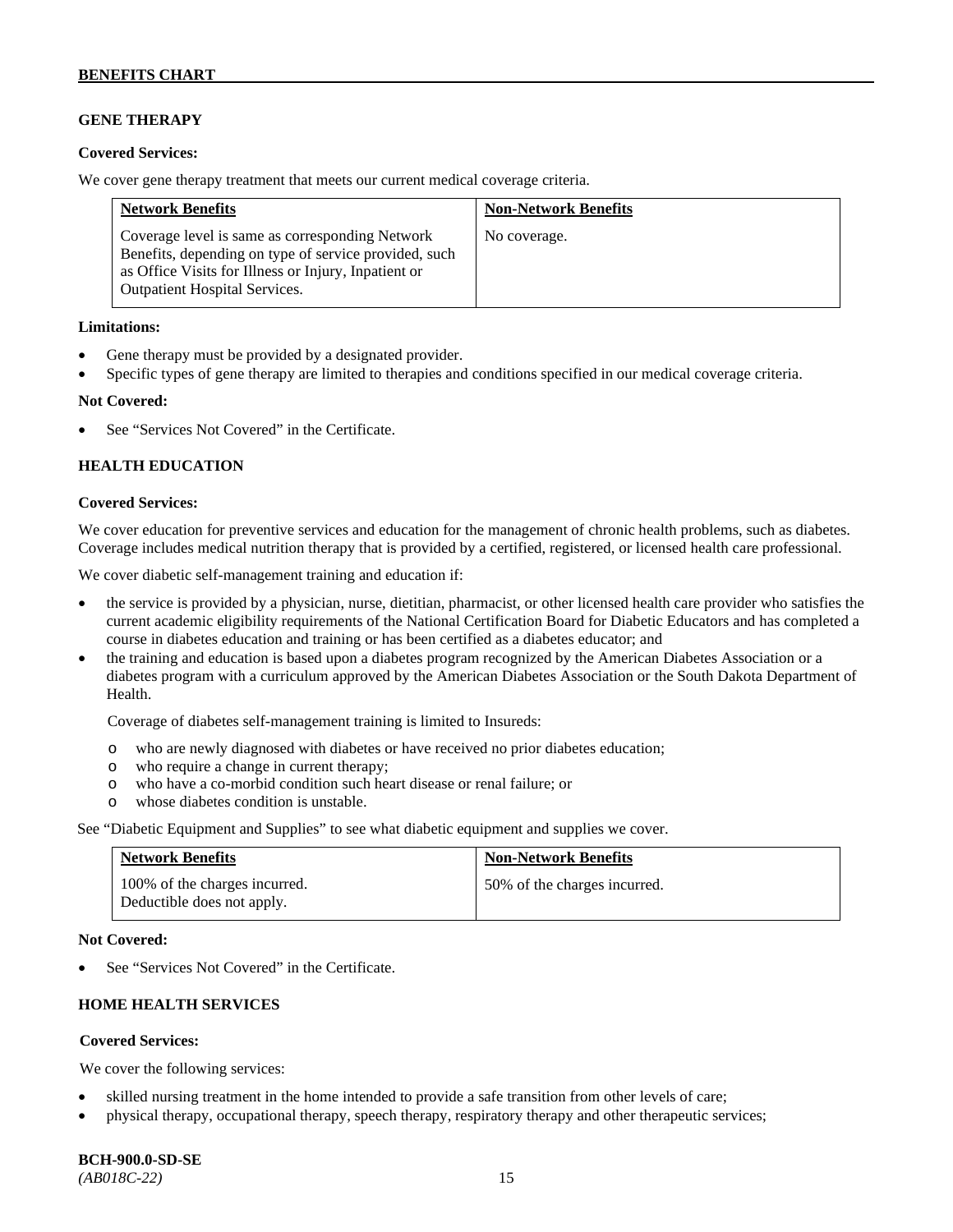- non-routine prenatal and postnatal services;
- routine postnatal well child visits, as described in the Coverage Criteria;
- phototherapy services for newborns. For phototherapy services for newborns and high risk prenatal services, supplies and equipment are included;
- home health aide services and other eligible home health services when provided in your home, if you are homebound (i.e., unable to leave home without considerable effort due to a medical condition. Lack of transportation does not constitute homebound status);
- total parenteral nutrition/intravenous ("TPN/IV") therapy, equipment, supplies and drugs in connection with IV therapy. IV line care kits are covered under Durable Medical Equipment. You do not need to be homebound to receive total parenteral nutrition/intravenous ("TPN/IV") therapy;
- palliative care benefits. Palliative care includes symptom management, education and establishing goals of care. We waive the requirement that you be homebound for a limited number of home visits for palliative care (as shown in this Benefits Chart), if you have a life-threatening, non-curable condition which has a prognosis of survival of two years or less. Additional palliative care visits are eligible under the home health services benefit if you are homebound and meet all other requirements defined in this section.

Home health services are eligible and covered only when they are:

- medically necessary; and
- provided as rehabilitative care, terminal care or maternity care; and
- ordered by a physician, and included in the written home care plan.

# **Physical therapy, occupational therapy, speech therapy, respiratory therapy, home health aide services and palliative care**

| <b>Network Benefits</b>       | <b>Non-Network Benefits</b>  |
|-------------------------------|------------------------------|
| 100% of the charges incurred. | 50% of the charges incurred. |

# **TPN/IV therapy, skilled nursing services, non-routine prenatal/postnatal services and phototherapy**

| Network Benefits              | <b>Non-Network Benefits</b>  |
|-------------------------------|------------------------------|
| 100% of the charges incurred. | 50% of the charges incurred. |

Each 24-hour visit (or shifts of up to 24-hour visits) equals one visit and counts toward the Maximum visits for all other services shown below. Any visit that lasts less than 24 hours, regardless of the length of the visit, will count as one visit toward the Maximum visits for all other services shown below. All visits must be medically necessary and benefit eligible.

# **Routine postnatal well child visit**

| <b>Network Benefits</b>                                     | <b>Non-Network Benefits</b>  |
|-------------------------------------------------------------|------------------------------|
| 100% of the charges incurred.<br>Deductible does not apply. | 50% of the charges incurred. |

#### **Maximum visits for palliative care**

If you are eligible to receive palliative care in the home and you are not homebound, there is a maximum of 12 visits per calendar year.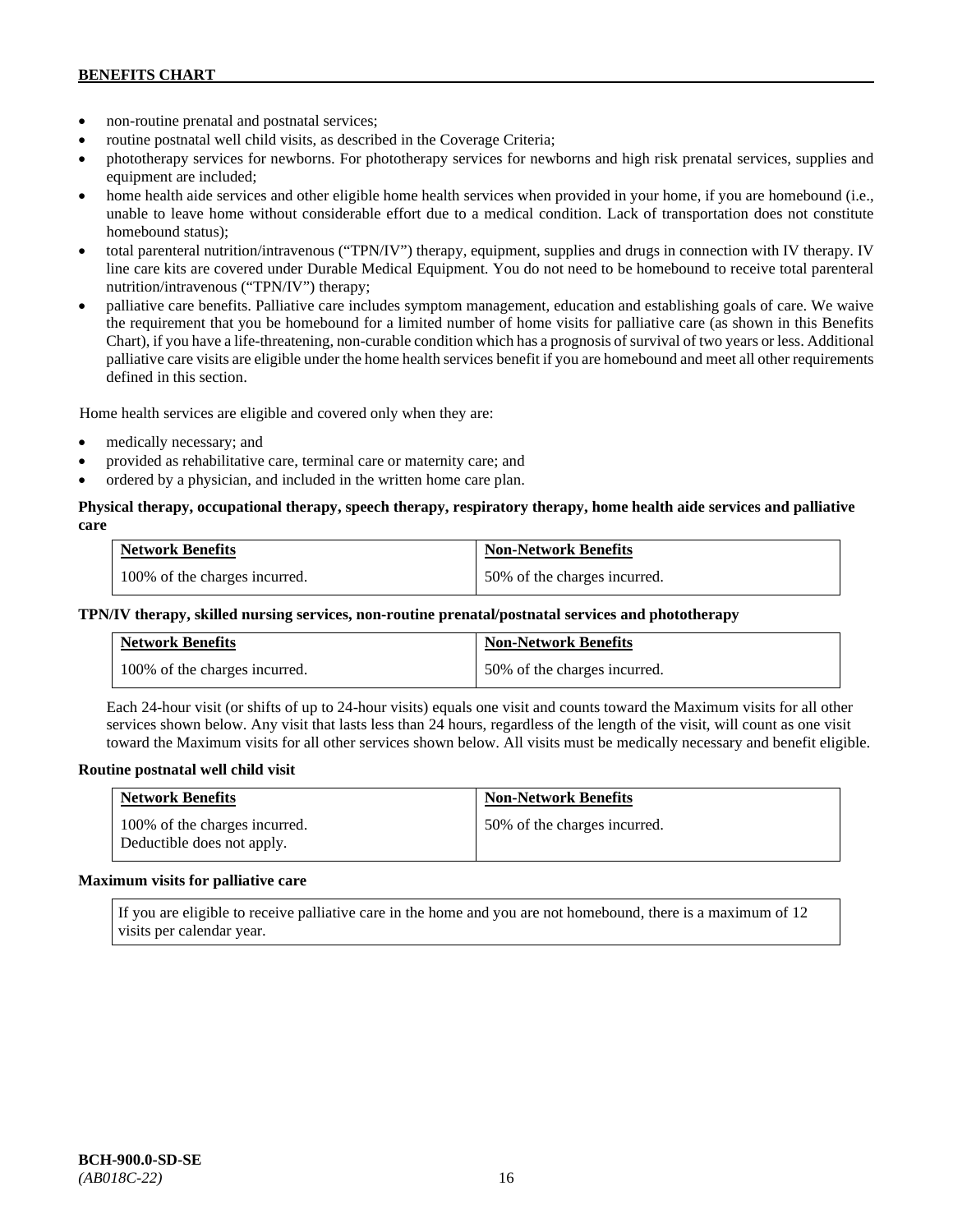# **Maximum visits for all other services**

| <b>Network Benefits</b>       | <b>Non-Network Benefits</b> |
|-------------------------------|-----------------------------|
| 120 visits per calendar year. | 60 visits per calendar year |

Each visit provided under the Network Benefits and Non-Network Benefits counts toward the maximums shown under both Maximum visits sections. The routine postnatal well child visit does not count toward the visit limit.

# **Limitations:**

- Home health services are not provided as a substitute for a primary caregiver in the home or as relief (respite) for a primary caregiver in the home. We will not reimburse family members or residents in your home for the above services.
- A service shall not be considered a skilled nursing service merely because it is performed by, or under the direct supervision of, a licensed nurse. Where a service (such as tracheotomy suctioning or ventilator monitoring) or like services, can be safely and effectively performed by a non-medical person (or self-administered), without the direct supervision of a licensed nurse, the service shall not be regarded as a skilled nursing service, whether or not a skilled nurse actually provides the service. The unavailability of a competent person to provide a non-skilled service shall not make it a skilled service when a skilled nurse provides it. Only the skilled nursing component of so-called "blended" services (i.e. services which include skilled and non-skilled components) are covered under this Benefits Chart.

# **Not Covered:**

- Financial or legal counseling services.
- Housekeeping or meal services in your home.
- Services provided by a family member or enrollee, or a resident in the enrollee's home.
- Vocational rehabilitation and recreational or educational therapy. Recreation therapy is therapy provided solely for the purpose of recreation, including, but not limited to: (a) requests for physical therapy or occupational therapy to improve athletic ability, and (b) braces or guards to prevent sports injuries.
- See "Services Not Covered" in the Certificate.

# **HOSPICE SERVICES**

# **Applicable Definitions:**

**Part-time.** This is up to two hours of service per day, more than two hours is considered continuous care.

**Continuous Care.** This is from two to twelve hours of service per day provided by a registered nurse, licensed practical nurse, or home health aide, during a period of crisis in order to maintain a terminally ill patient at home.

**Appropriate Facility.** This is a nursing home, hospice residence, or other inpatient facility.

**Custodial Care Related to Hospice Services.** This means providing assistance in the activities of daily living and the care needed by a terminally ill patient which can be provided by primary caregiver (i.e., family member or friend) who is responsible for the patient's home care.

# **Covered Services:**

**Hospice Program.** We cover the services described below if you are terminally ill and accepted as a hospice program participant. You must meet the eligibility requirements of the program, and elect to receive services through the hospice program. If you elect to receive hospice services, you do so in lieu of curative treatment for your terminal illness for the period you are enrolled in the hospice program.

**Eligibility:** In order to be eligible to be enrolled in the hospice program, you must: (1) be a terminally ill patient (prognosis of six months or less); (2) have chosen a palliative treatment focus (i.e., emphasizing comfort and supportive services rather than treatment attempting to cure the disease or condition); and (3) continue to meet the terminally ill prognosis as reviewed by our medical director or his or her designee over the course of care. You may withdraw from the hospice program at any time.

**Eligible Services:** Hospice services include the following services provided in accordance with an approved hospice treatment plan.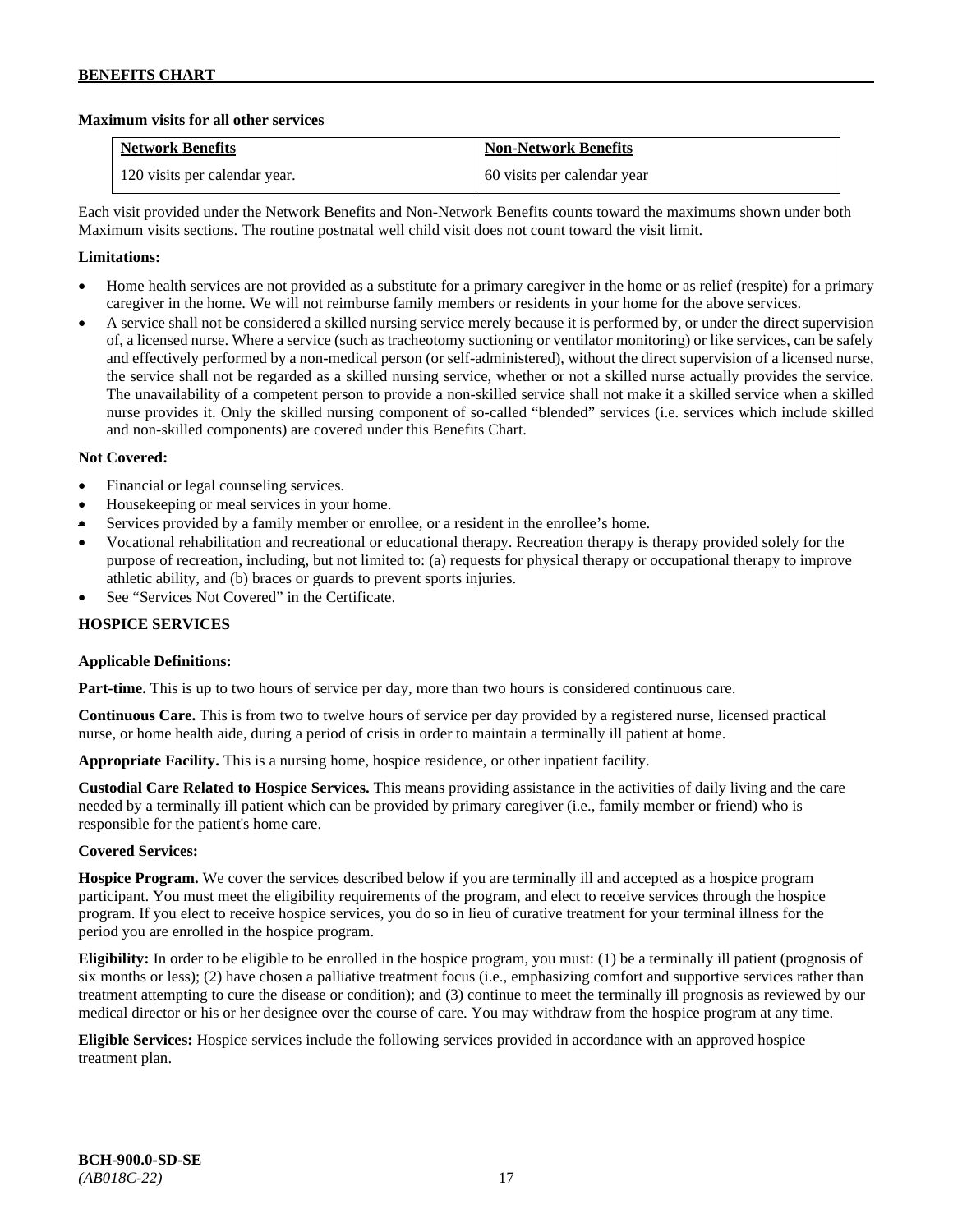- Inpatient Services: We cover inpatient services in a hospital facility.
- Home Health Services:
	- o Part-time care provided in your home by an interdisciplinary hospice team (which may include a physician, nurse, social worker, and spiritual counselor) and medically necessary home health services are covered.
	- o One or more periods of continuous care in your home or in a setting which provides day care for pain or symptom management, when medically necessary, will be covered.
- Other Services:
	- o Respite care is covered for care in your home or in an appropriate facility, to give your primary caregivers (i.e., family members or friends) rest and/or relief when necessary in order to maintain a terminally ill patient at home*.*
	- o Medically necessary medications for pain and symptom management.
	- o Semi-electric hospital beds and other durable medical equipment are covered.
	- o Emergency and non-emergency care is covered.

| <b>Network Benefits</b>       | <b>Non-Network Benefits</b>  |
|-------------------------------|------------------------------|
| 100% of the charges incurred. | 50% of the charges incurred. |

Respite care is limited to five episodes, up to five days per episode. Inpatient hospice services are limited to 15 days per lifetime.

# **Not Covered:**

- Financial or legal counseling services.
- Housekeeping or meal services in your home.
- Custodial or maintenance care related to hospice services, whether provided in the home or in a nursing home.
- Any service not specifically described as covered services under this hospice services benefits.
- Any services provided by members of your family or residents in your home.
- See "Services Not Covered" in the Certificate.

# **HOSPITAL AND SKILLED NURSING FACILITY SERVICES**

# **Covered Services:**

We cover services as described below.

# **Medical or surgical hospital services**

**Inpatient hospital services:** We cover the following medical or surgical services, for the treatment of acute illness or injury, which require the level of care only provided in an acute care facility. These services must be authorized by a physician.

Inpatient hospital services include: room and board; the use of operating or maternity delivery rooms; intensive care facilities; newborn nursery facilities; general nursing care, anesthesia, laboratory and diagnostic imaging services, reconstructive surgery, radiation therapy, physical therapy, prescription drugs or other medications administered during treatment, blood and blood products (unless replaced), and blood derivatives, and other diagnostic or treatment related hospital services; physician and other professional medical and surgical services provided while in the hospital, including gender confirmation surgery that meets medical coverage criteria.

Services for items for personal convenience, such as television rental, are not covered.

We cover, following a vaginal delivery, a minimum of 48 hours of inpatient care for the mother and newborn child. We cover, following a caesarean section delivery, a minimum of 96 hours of inpatient care for the mother and newborn child. If the duration of inpatient care is less than these minimums, we also cover a minimum of one home visit by a registered nurse for post-delivery care, within 4 days of discharge of the mother and newborn child. Services provided by the registered nurse include, but are not limited to, parent education, assistance and training in breast and bottle feeding, and conducting any necessary and appropriate clinical tests. We shall not provide any compensation or other non-medical remuneration to encourage a mother and newborn to leave inpatient care before the duration minimums specified.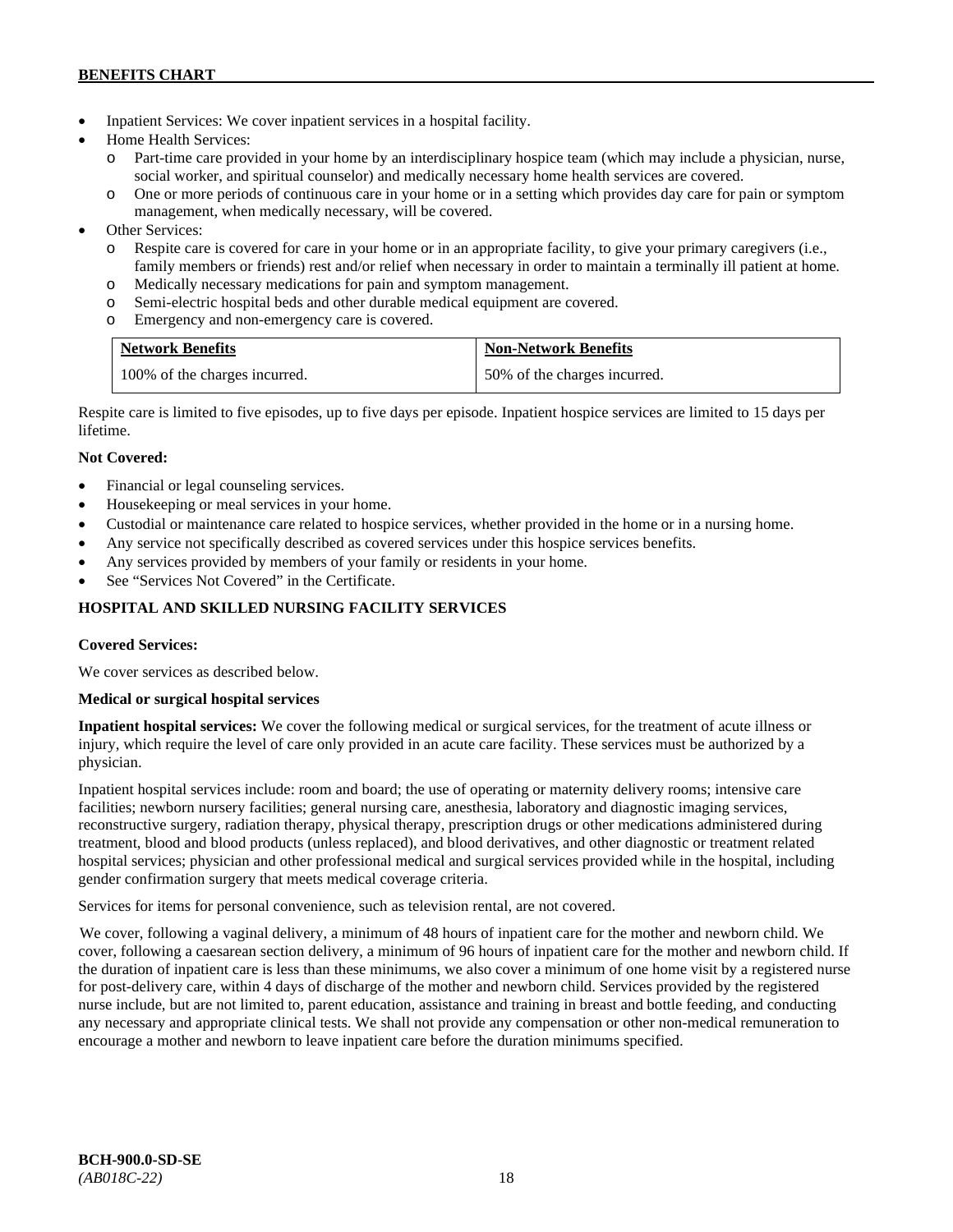Group health plans and health insurance issuers generally may not, under Federal law, restrict benefits for any hospital length of stay in connection with childbirth for the mother of newborn child to less than 48 hours following a vaginal delivery, or less than 96 hours following a caesarean section. However, Federal law generally does not prohibit the mother's or newborn's attending provider, after consulting with the mother, from discharging the mother or her newborn earlier than 48 hours (or 96 hours as applicable). In any case plans and issuers may not, under Federal law, require that a provider obtain authorization from the plan or the insurance issuer for prescribing a length of stay not in excess of 48 hours (or 96 hours).

| <b>Network Benefits</b>       | <b>Non-Network Benefits</b>  |
|-------------------------------|------------------------------|
| 100% of the charges incurred. | 50% of the charges incurred. |

Each insured's admission or confinement, including that of a newborn child, is separate and distinct from the admission or confinement of any other insured.

### **Outpatient hospital, ambulatory care or surgical facility services:**

We cover the following medical and surgical services, for diagnosis or treatment of illness or injury on an outpatient basis. These services must be authorized by a physician.

Outpatient services include: use of operating rooms, maternity delivery rooms or other outpatient departments, rooms or facilities; and the following outpatient services: general nursing care, anesthesia, laboratory and diagnostic imaging services, reconstructive surgery, radiation therapy, physical therapy, drugs administered during treatment, blood and blood products (unless replaced), and blood derivatives, and other diagnostic or treatment related outpatient services; physician and other professional medical and surgical services provided while an outpatient, including gender confirmation surgery that meets medical coverage criteria.

Prior authorization by our medical director is required for new, experimental or reconstructive technologies or procedures. Requests must be submitted prior to performing the technology or procedure.

To see the benefit level for diagnostic imaging services, laboratory services and physical therapy, see benefits under Diagnostic Imaging Services, Laboratory Services and Physical Therapy in this Benefits Chart.

| <b>Network Benefits</b>       | <b>Non-Network Benefits</b>  |
|-------------------------------|------------------------------|
| 100% of the charges incurred. | 50% of the charges incurred. |

**Skilled nursing facility care:** We cover room and board, daily skilled nursing and related ancillary services for post-acute treatment and rehabilitative care of illness or injury that meets medical coverage criteria.

| <b>Network Benefits</b>                        | <b>Non-Network Benefits</b>                    |
|------------------------------------------------|------------------------------------------------|
| 100% of the charges incurred.                  | 50% of the charges incurred.                   |
| Limited to a 90 day maximum per calendar year. | Limited to a 90 day maximum per calendar year. |

Each day of services provided under the Network Benefits and Non-Network Benefits, combined, applies toward the maximums shown above.

- Services for items for personal convenience, such as television rental, are not covered.
- See "Services Not Covered" in the Certificate.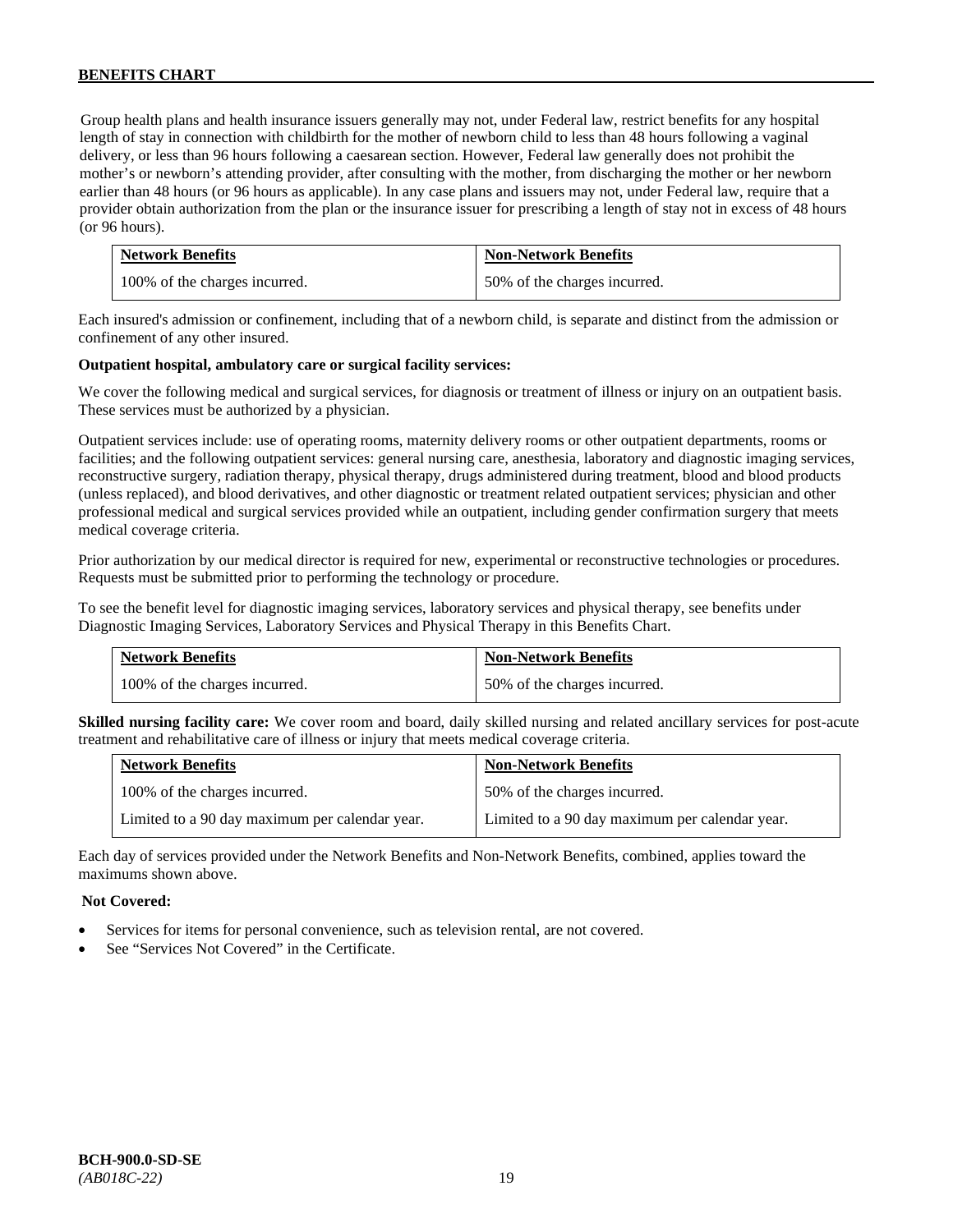# **INFERTILITY DIAGNOSIS**

### **Covered Services:**

We cover the diagnosis of infertility. These services include diagnostic procedures and tests provided in connection with an infertility evaluation, office visits and consultations to diagnose infertility.

| <b>Network Benefits</b>       | <b>Non-Network Benefits</b>  |
|-------------------------------|------------------------------|
| 100% of the charges incurred. | 50% of the charges incurred. |

Coverage is limited to office visits and consultations to diagnose infertility. Treatment is not covered.

# **Not Covered:**

- Infertility/fertility treatment, including but not limited to, office visits, laboratory services, diagnostic imaging services and fertility drugs; reversal of sterilization; and sperm, ova or embryo acquisition, retrieval or storage; however, we cover office visits and consultations to diagnose infertility.
- Services related to the establishment of surrogate pregnancy and fees for a surrogate. However, pregnancy and maternity services are covered for an insured under this Benefits Chart, including a surrogate pregnancy.
- See "Services Not Covered" in the Certificate.

# **LABORATORY SERVICES**

#### **Covered Services:**

We cover laboratory tests when ordered by a provider and provided in a clinic or outpatient hospital facility.

We cover services provided in a clinic or outpatient hospital facility. To see the benefit level for inpatient hospital or skilled nursing facility services, see benefits under Inpatient Hospital and Skilled Nursing Facility Services.

### **Prostate-specific antigen (PSA) testing**

| <b>Network Benefits</b>       | <b>Non-Network Benefits</b>  |
|-------------------------------|------------------------------|
| 100% of the charges incurred. | 50% of the charges incurred. |

#### **All other laboratory services**

#### **Services for illness or injury**

| Network Benefits              | <b>Non-Network Benefits</b>  |
|-------------------------------|------------------------------|
| 100% of the charges incurred. | 50% of the charges incurred. |

#### **Preventive Services**

Laboratory services associated with preventive services are covered at the benefit level shown in the "Preventive Services" section of this Benefits Chart.

#### **Not Covered:**

See "Services Not Covered" in the Certificate.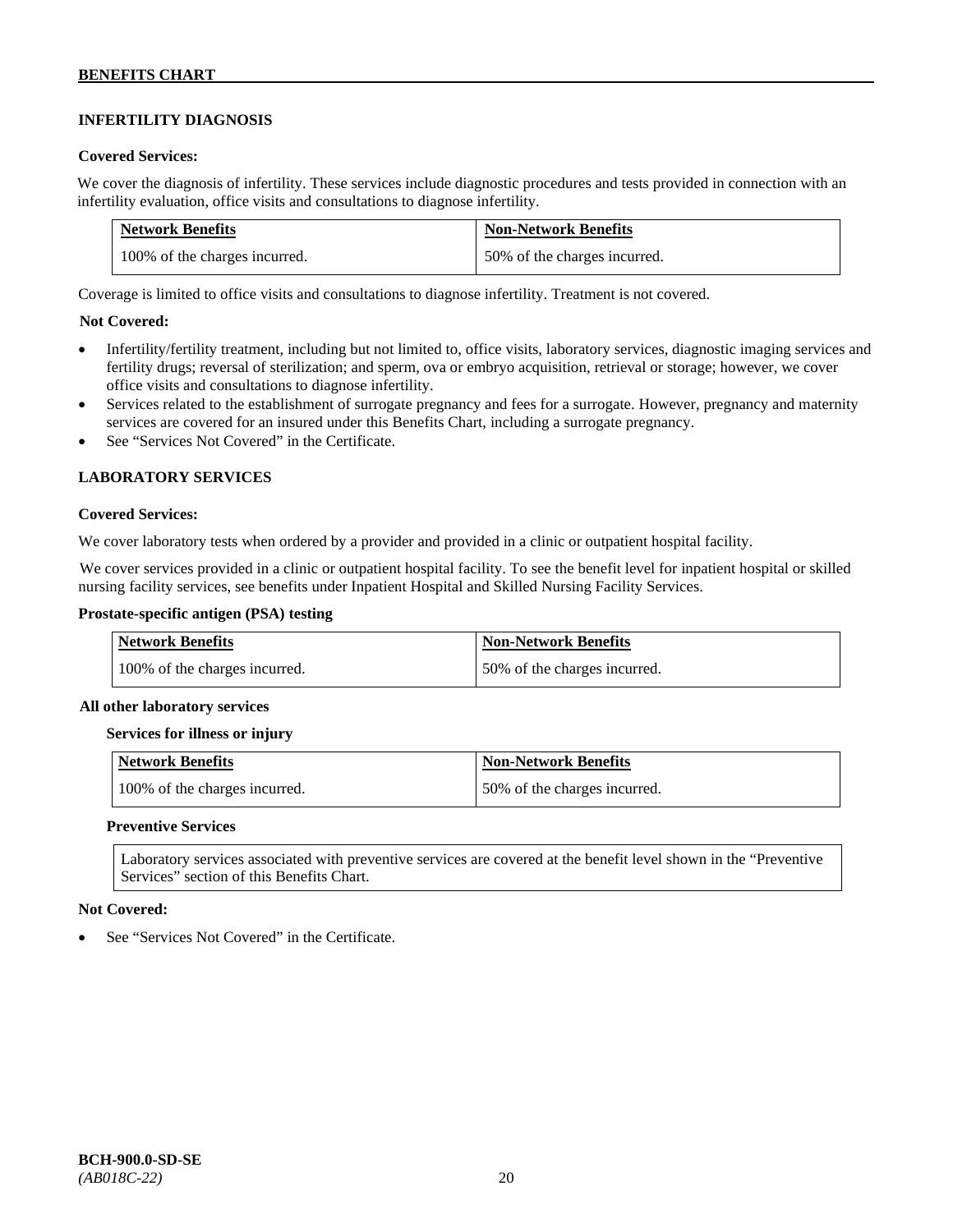# **MASTECTOMY RECONSTRUCTION BENEFIT**

#### **Covered Services:**

We cover reconstruction of the breast on which the mastectomy has been performed; surgery and reconstruction of the other breast to produce symmetrical appearance, and prostheses and physical complications of all stages of mastectomy, including lymphedemas.

| <b>Network Benefits</b>                              | <b>Non-Network Benefits</b>                           |
|------------------------------------------------------|-------------------------------------------------------|
| Coverage level is same as corresponding Network      | Coverage level is same as corresponding Non-Network   |
| Benefits, depending on type of service provided such | Benefits, depending on type of service provided, such |
| as Office Visits for Illness or Injury, Inpatient or | as Office Visits for Illness or Injury, Inpatient or  |
| Outpatient Hospital Services.                        | <b>Outpatient Hospital Services.</b>                  |

#### **Not Covered:**

See "Services Not Covered" in the Certificate.

# **MEDICATION THERAPY DISEASE MANAGEMENT PROGRAM**

### **Covered Services:**

If you meet our criteria for coverage, you may qualify for our Medication Therapy Disease Management Program.

The program covers consultations with a designated network pharmacist.

Covered services are based on established medical policies, which are subject to periodic review and modification by the medical directors. These medical policies (medical coverage criteria) are available online at [healthpartners.com](http://www.healthpartners.com/) or by calling Member Services.

| <b>Network Benefits</b>                                     | <b>Non-Network Benefits</b> |
|-------------------------------------------------------------|-----------------------------|
| 100% of the charges incurred.<br>Deductible does not apply. | No coverage.                |

#### **Not Covered:**

See "Services Not Covered" in the Certificate.

# **OFFICE VISITS FOR ILLNESS OR INJURY**

# **Covered Services:**

We cover the following when medically necessary: professional medical and surgical services and related supplies, including biofeedback, of physicians and other health care providers; blood and blood products (unless replaced) and blood derivatives.

We cover diagnosis and treatment of illness or injury to the eyes. Where contact or eyeglass lenses are prescribed as medically necessary for the post-operative treatment of cataracts or for the treatment of aphakia, acute or chronic corneal pathology, or keratoconus, we cover the initial evaluation, lenses and fitting. Insureds must pay for lens replacement beyond the initial pair.

We cover medically necessary professional services by a licensed physician or audiologist appropriate for the treatment of hearing impairment to a person under the age of 19. Hearing aids are not covered.

Services received via video, e-visit or telephone are covered under the "Telehealth/Telemedicine Services" section.

#### **Office visits**

#### **Primary Care Providers**

| <b>Network Benefits</b>       | <b>Non-Network Benefits</b>  |
|-------------------------------|------------------------------|
| 100% of the charges incurred. | 50% of the charges incurred. |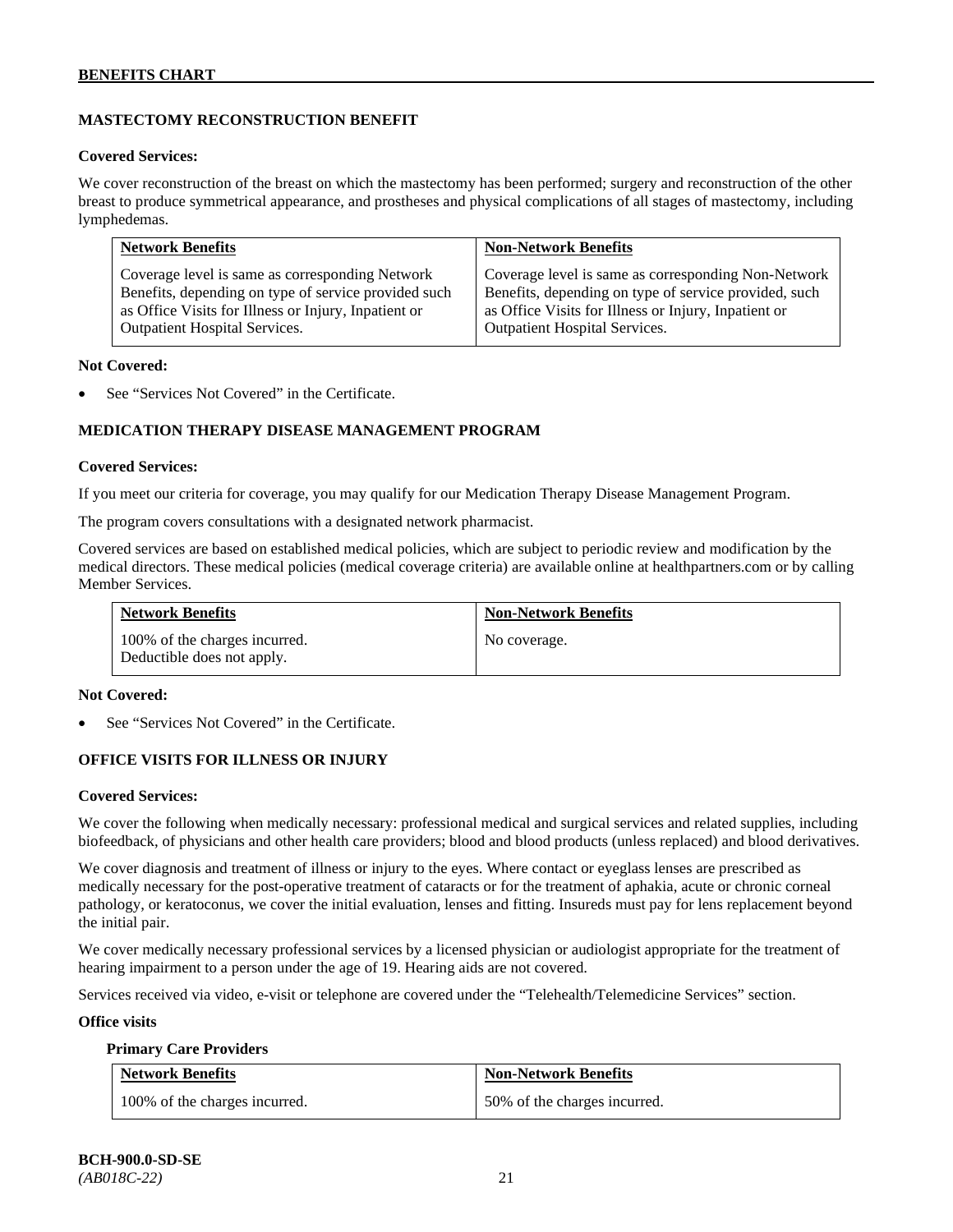# **Specialty Care Providers**

| <b>Network Benefits</b>                                                       | <b>Non-Network Benefits</b>  |
|-------------------------------------------------------------------------------|------------------------------|
| 100% of the charges incurred, subject to your<br>copayment of \$60 per visit. | 50% of the charges incurred. |

### **Convenience clinics**

| <b>Network Benefits</b>       | <b>Non-Network Benefits</b>  |
|-------------------------------|------------------------------|
| 100% of the charges incurred. | 50% of the charges incurred. |

### **Injections administered in a physician's office, other than immunizations:**

#### **Allergy Injections**

| <b>Network Benefits</b>                                                                | <b>Non-Network Benefits</b>  |
|----------------------------------------------------------------------------------------|------------------------------|
| 100% of the charges incurred, subject to your<br>copayment of \$2 per date of service. | 50% of the charges incurred. |

#### **All other injections**

| <b>Network Benefits</b>                                                                | <b>Non-Network Benefits</b>  |
|----------------------------------------------------------------------------------------|------------------------------|
| 100% of the charges incurred, subject to your<br>copayment of \$2 per date of service. | 50% of the charges incurred. |

#### **Not Covered:**

- Court ordered treatment.
- See "Services Not Covered" in the Certificate.

# **PEDIATRIC EYEWEAR**

#### **Covered Services:**

- We cover pediatric eyewear for children.
- Routine eye exams are covered under the "Preventive Services" section.

| <b>Network Benefits</b>       | <b>Non-Network Benefits</b> |
|-------------------------------|-----------------------------|
| 100% of the charges incurred. | No coverage.                |

#### **Limitations:**

- Coverage under this provision will continue until the end of the month in which the child turns age 19.
- Limited to one of the following per calendar year:
	- o one pair of eyeglasses including one set of prescription lenses, frames from our designated eyewear collection, and anti-scratch coating; or
	- o one pair of non-disposable contact lenses; or
	- o a one-year supply of disposable contact lenses.
- Contact lens fittings are limited to two per calendaryear.

- Frames that are not included in our designated eyewear collection. However, one pair of lenses will be covered if an insured chooses frames outside our designated eyewear collection.
- More than one pair of lenses or frames or non-disposable contacts per calendar year, regardless of the reason. This includes replacement of eyeglasses or contact lenses due to loss, breakage, theft, or change in prescription.
- Safety glasses or goggles for sports or vocational reasons.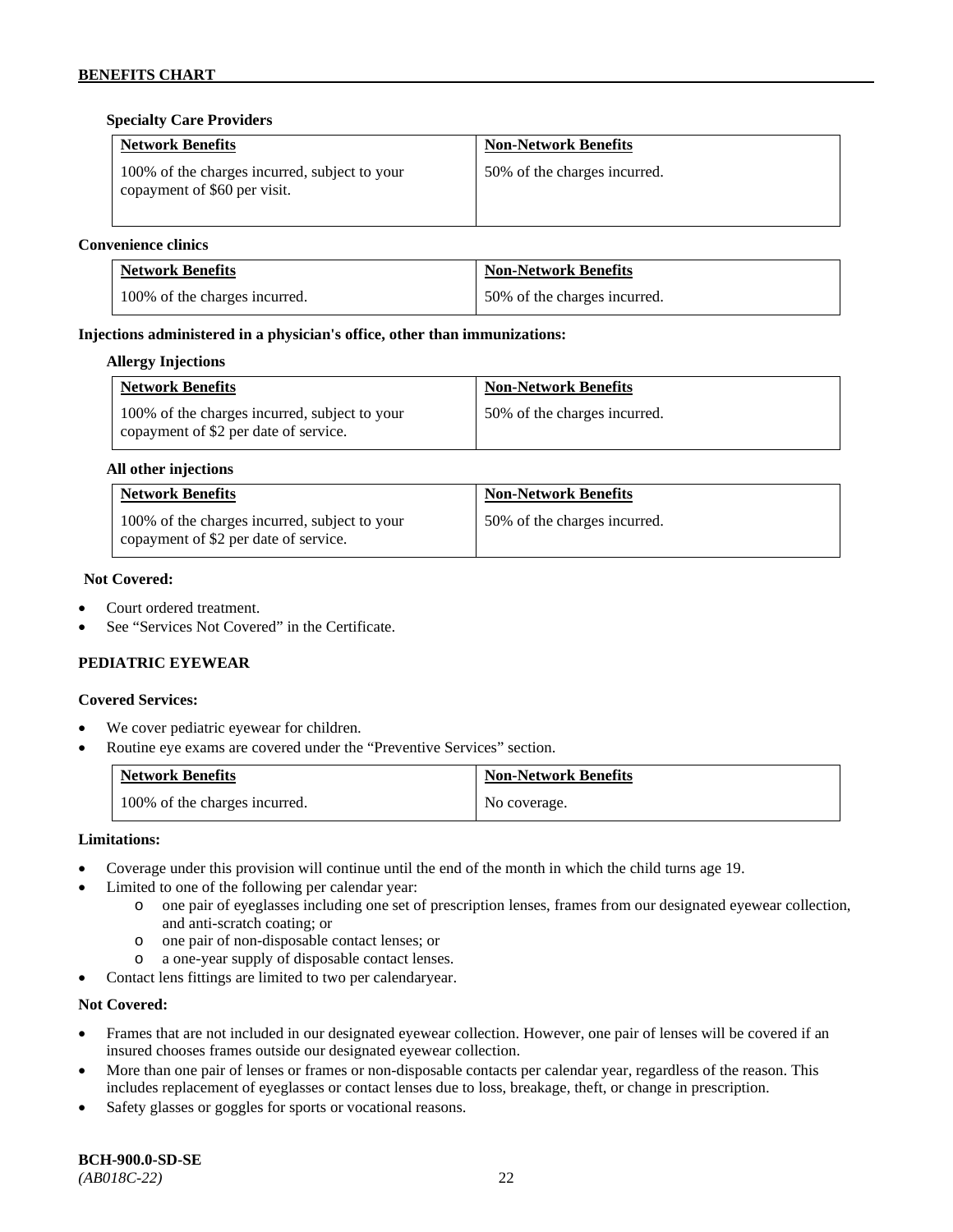- Upgrades including, but not limited to, UV protection and no-line multifocal lenses.
- See "Services Not Covered" in the Certificate.

### **PHYSICAL THERAPY, OCCUPATIONAL THERAPY AND SPEECH THERAPY**

#### **Covered Services:**

We cover the following physical therapy, occupational therapy and speech therapy services:

- Medically necessary rehabilitative care to correct the effects of illness or injury.
- Habilitative care rendered for congenital, developmental or medical conditions which have significantly limited the successful initiation of normal speech and normal motor development.

Massage therapy which is performed in conjunction with other treatment/modalities by a physical or occupational therapist, is part of a prescribed treatment plan and is not billed separately is covered.

We cover services provided in a clinic. We also cover physical therapy provided in an outpatient hospital facility. To see the benefit level for inpatient hospital or skilled nursing facility services, see benefits under Inpatient Hospital and Skilled Nursing Facility Services.

#### **Rehabilitative care**

| <b>Network Benefits</b>       | <b>Non-Network Benefits</b>  |
|-------------------------------|------------------------------|
| 100% of the charges incurred. | 50% of the charges incurred. |

### **Habilitative care**

| <b>Network Benefits</b>       | <b>Non-Network Benefits</b>  |
|-------------------------------|------------------------------|
| 100% of the charges incurred. | 50% of the charges incurred. |

#### **Not Covered:**

- Massage therapy for the purpose of comfort or convenience of the Insured.
- See "Services Not Covered" in the Certificate.

#### **PRE-DIABETES DISEASE MANAGEMENT PROGRAM**

#### **Covered Services:**

If you meet our criteria for coverage, you may qualify for the Pre-diabetes Disease Management Program through Omada Health.

The program covers group health coaching which focuses on weight loss, exercise, behavior modification and health education at select locations determined by the plan.

| Network Benefits                                            | <b>Non-Network Benefits</b> |
|-------------------------------------------------------------|-----------------------------|
| 100% of the charges incurred.<br>Deductible does not apply. | Not applicable.             |

#### **Not Covered:**

See "Services Not Covered" in the Certificate.

# **PRESCRIPTION DRUG SERVICES**

# **Covered Services:**

We cover prescription drugs and medications, which can be self-administered or are administered in a physician's office. We will not exclude coverage of off-label use of drugs to treat cancer or life threatening conditions on the grounds that the drug has not been approved by the FDA for that indication if that drug is recognized for the treatment of such indication in one of the standard reference compendia and when an appropriate level of evidence or medical necessity is met.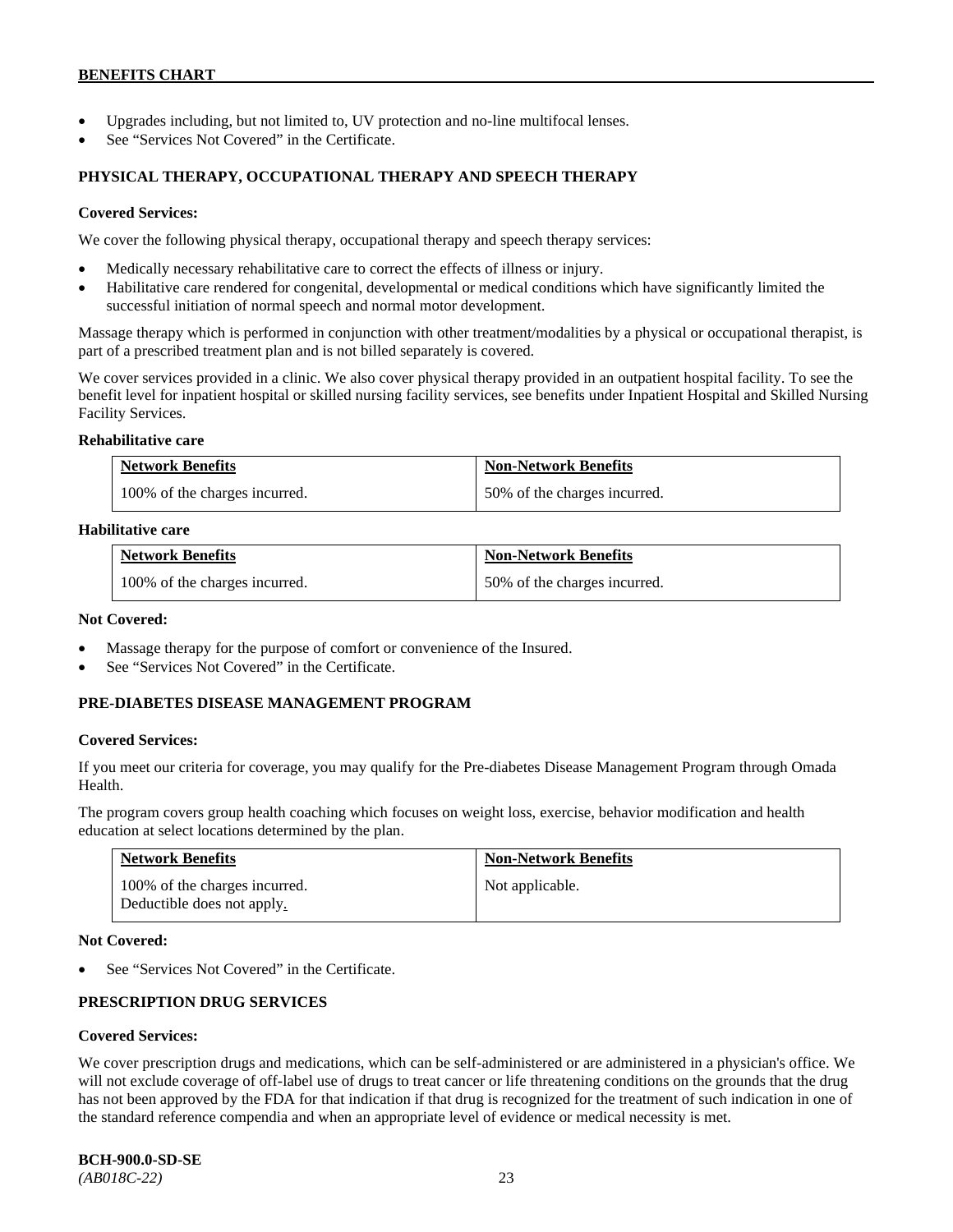**For Network Benefits, drugs and medications must be obtained at a Network Pharmacy.**

**If a copayment is required, you must pay one copayment for each 31-day supply, or portion thereof, unless otherwise indicated below.**

# **Outpatient drugs (except as specified below)**

| <b>Network Benefits</b>                                                                                                                                      | <b>Non-Network Benefits</b>  |
|--------------------------------------------------------------------------------------------------------------------------------------------------------------|------------------------------|
| 100% of the charges incurred, subject to your<br>copayment of \$30 for generic formulary drugs and \$60<br>for brand name formulary drugs.                   | 50% of the charges incurred. |
| Formulary insulin is considered preventive and is not<br>subject to your deductible. In no event will your cost<br>for a formulary insulin drug exceed \$25. |                              |
| Non-formulary drugs are covered at 100% of the<br>charges incurred, subject to your copayment of \$125.                                                      |                              |

# **Mail order drugs**

| <b>Network Benefits</b>                                                                                                                                                                                                                               | <b>Non-Network Benefits</b>                                                                                                |
|-------------------------------------------------------------------------------------------------------------------------------------------------------------------------------------------------------------------------------------------------------|----------------------------------------------------------------------------------------------------------------------------|
| For your convenience, you may also get up to a 93-day<br>supply of outpatient prescription drugs that can be self-<br>administered through the designated mail order service.<br>Specialty drugs are not available through the mail order<br>service. | See Network mail order drugs benefit.<br>Mail order drugs are only available through the<br>designated mail order service. |

### **Specialty drugs that are self-administered**

| <b>Network Benefits</b>                                                                                                                    | <b>Non-Network Benefits</b> |
|--------------------------------------------------------------------------------------------------------------------------------------------|-----------------------------|
| 80% of the charges incurred, up to a maximum<br>copayment of \$500.                                                                        | No coverage.                |
| For Network Benefits, specialty drugs are limited to<br>drugs on the specialty drug list and must be obtained<br>from a designated vendor. |                             |

# **Drugs for treatment of growth deficiency**

| <b>Network Benefits</b>                                                                                                                            | <b>Non-Network Benefits</b>  |
|----------------------------------------------------------------------------------------------------------------------------------------------------|------------------------------|
| 100% of the charges incurred.                                                                                                                      | 50% of the charges incurred. |
| For Network Benefits, growth deficiency drugs are<br>limited to drugs on the specialty drug list and must be<br>obtained from a designated vendor. |                              |

# **Tobacco cessation drugs are covered for all FDA-approved tobacco cessation drugs**

| <b>Network Benefits</b>                                     | <b>Non-Network Benefits</b>  |
|-------------------------------------------------------------|------------------------------|
| 100% of the charges incurred.<br>Deductible does not apply. | 50% of the charges incurred. |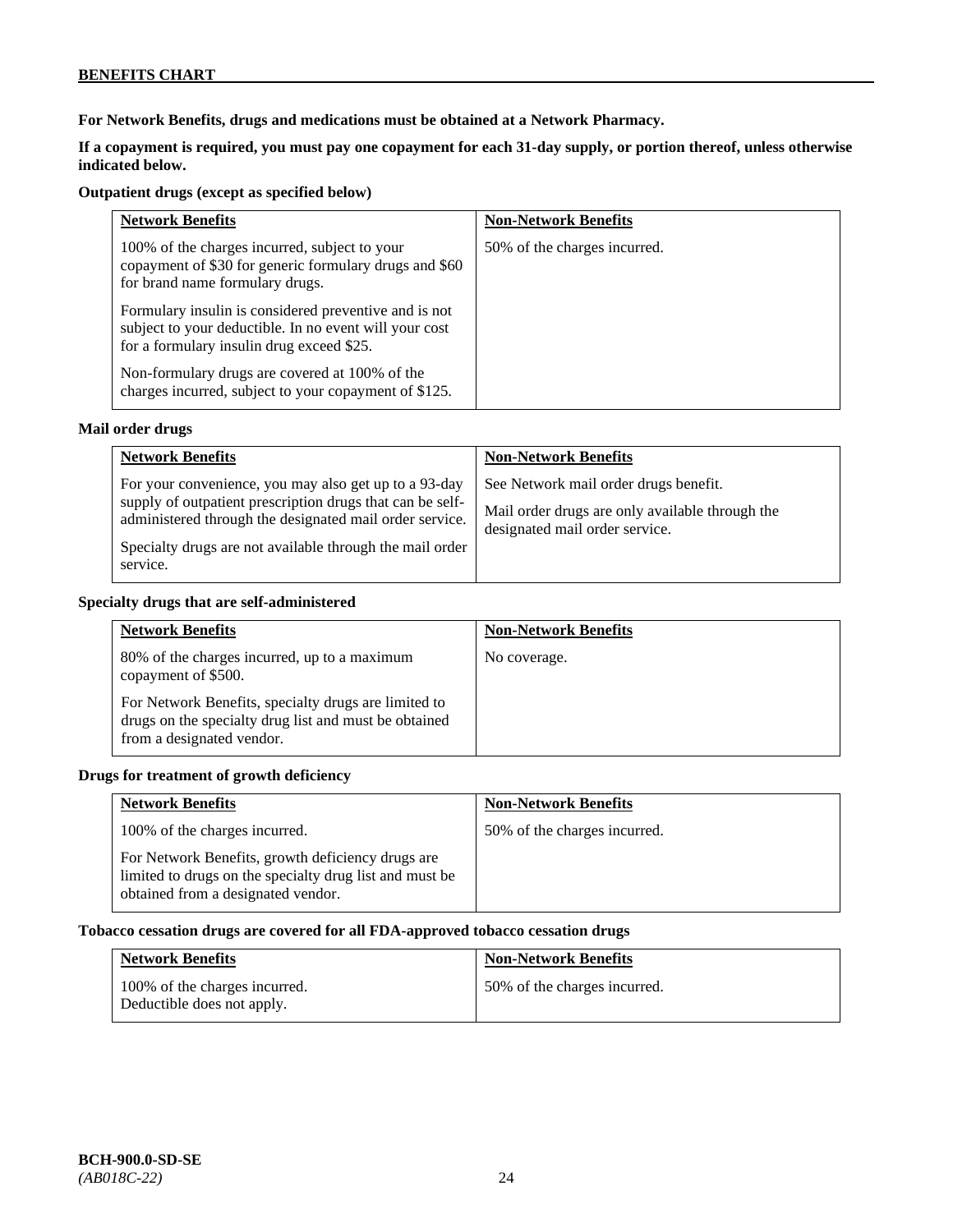# **Contraceptive drugs**

| <b>Network Benefits</b>                                                                                                                                         | <b>Non-Network Benefits</b>  |
|-----------------------------------------------------------------------------------------------------------------------------------------------------------------|------------------------------|
| 100% of the charges incurred for formulary drugs.<br>Deductible does not apply.                                                                                 | 50% of the charges incurred. |
| If a physician requests that a non-formulary<br>contraceptive drug be dispensed as written, the drug<br>will be covered at 100%, not subject to the deductible. |                              |

**ACA preventive medications.** We cover preventive medications currently recommended by USPSTF with an A or B rating if they are prescribed by your medical provider and they are listed on our Commercial ACA Preventive Drug List. Preventive medications are subject to periodic review and modification. Changes would be effective in accordance with the federal rules and reflected in our current medical coverage criteria for preventive care services.

| <b>Network Benefits</b>                                     | <b>Non-Network Benefits</b>  |
|-------------------------------------------------------------|------------------------------|
| 100% of the charges incurred.<br>Deductible does not apply. | 50% of the charges incurred. |

# **Limitations:**

- Certain drugs may require prior authorization as indicated on the Formulary. HealthPartners may require prior authorization for the drug and also the site where the drug will be provided. Certain drugs are subject to our utilization review process and quantity limits as indicated on our Formulary.
- Certain non-formulary drugs require prior authorization. In addition, certain drugs may be subject to any quantity limits applied as part of our trial program. The trial drug program applies to new prescriptions for certain drugs which have high toxicity, low tolerance, high costs and/or high potential for waste. Trial drugs are indicated on the formulary and/or the Specialty Drug List. Your first fill of a trial drug may be limited to less than a month supply. If the drug is well tolerated and effective, you will receive the remainder of your first month supply.
- If an insured requests a brand name drug when there is a generic equivalent, the brand name drug will be covered up to the charge that would apply to the generic drug, minus any required copayment. If a physician requests that a brand name drug be dispensed as written, the drug will be paid at the non-formulary benefit.
- We may require Insureds to try over-the-counter (OTC) drug alternatives before approving more costly formulary prescription drugs.
- Unless otherwise specified in the "Prescription Drug Services" section, you may receive up to a 31-day supply per prescription.
- New prescriptions to treat certain chronic conditions are limited to a 31-day supply.
- A 93-day supply will be covered and dispensed only at pharmacies that participate in our extended day supply program.
- No more than a 31-day supply of Specialty Drugs will be covered and dispensed at a time, unless it is a manufacturer supplied drug that cannot be split that supplies the insured with more than a 31-day supply.

- Replacement of prescription drugs, medications, equipment and supplies due to loss, damage or theft.
- Nonprescription (over the counter) drugs or medications, including, but not limited to, vitamins, supplements, homeopathic remedies, and non-FDA approved drugs, unless listed on the Formulary and prescribed by a physician or legally authorized health care provider under applicable state and federal law. We cover off-label use of drugs to treat cancer as specified in the "Prescription Drug Services" section of this Benefits Chart. This exclusion does not include over-the-counter contraceptives for women as allowed under the Affordable Care Act when the Insured obtains a prescription for the item. In addition, if the Insured obtains a prescription, this exclusion does not include aspirin to prevent cardiovascular disease for men and women of certain ages; folic acid supplements for women who may become pregnant; fluoride chemoprevention supplements for children without fluoride in their water source; and iron supplements for children ages 6-12 months who are at risk for anemia.
- All drugs for the treatment of sexual dysfunction.
- Fertility drugs.
- Medical cannabis.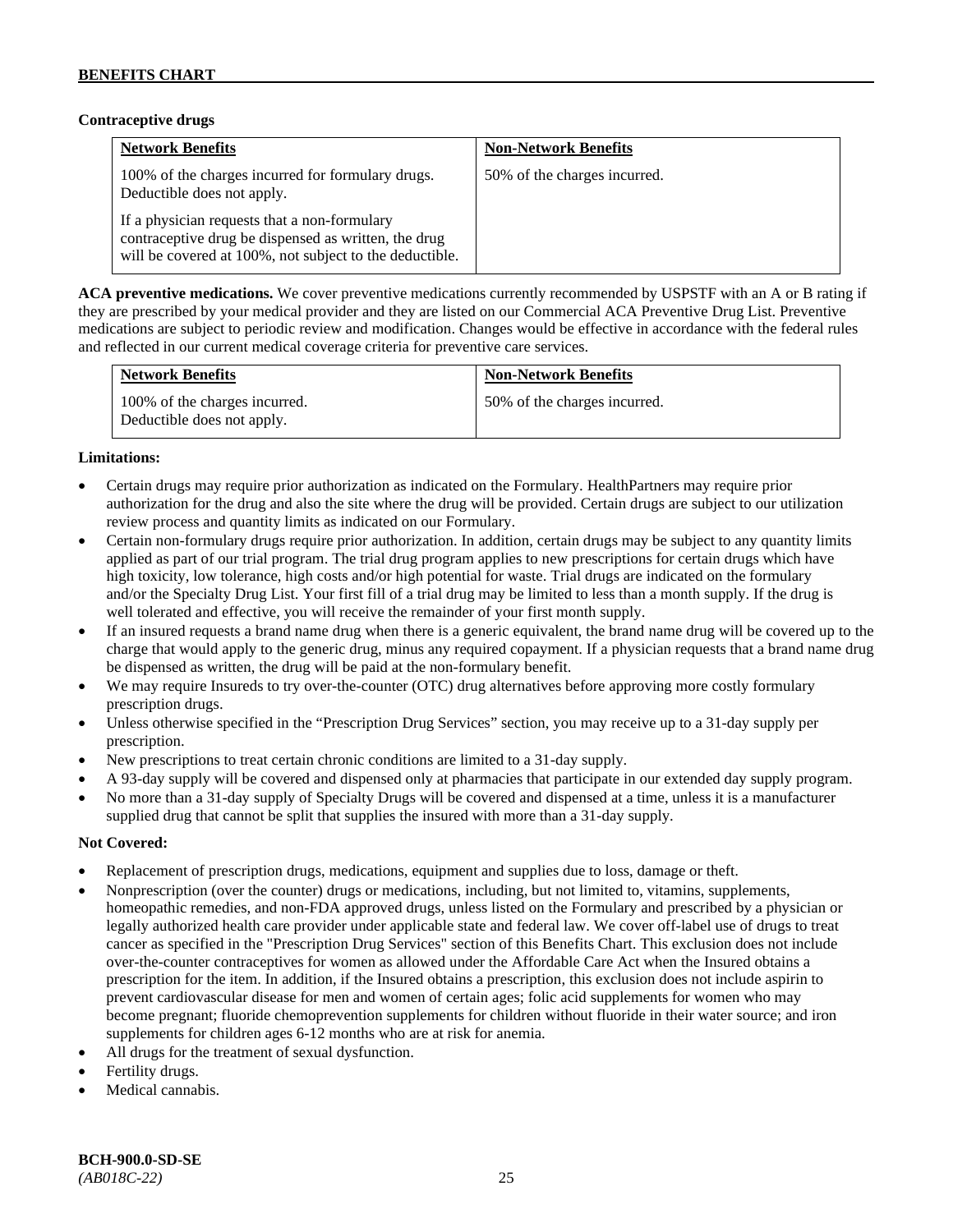- Drugs on the Excluded Drug List. The Excluded Drug List includes select drugs within a therapy class that are not eligible for coverage. This includes drugs that may be excluded for certain indications. The Excluded Drug List is available a[t HealthPartners.com.](http://www.healthpartners.com/)
- Drugs that are newly approved by the FDA until they are reviewed and approved by HealthPartners Pharmacy and Therapeutics Committee.
- Medical devices approved by the FDA will not be covered under the "Prescription Drug Services" section unless they are on our Formulary. Covered medical devices are generally submitted and reimbursed under your medical benefits.
- See "Services Not Covered" in the Certificate.

# **PREVENTIVE SERVICES**

### **Applicable Definitions:**

**Routine Preventive Services** are routine healthcare services that include screenings, checkups and counseling to prevent illness, disease or other health problems before symptoms occur.

**Diagnostic Services** are services to help a provider understand your symptoms, diagnose illness, and decide what treatment may be needed. They may be the same services that are listed as preventive services, but they are being used as diagnostic services. Your provider will determine if these services are preventive or diagnostic. These services are not preventive if received as part of a visit to diagnose, manage, or maintain an acute or chronic medical condition, illness or injury. When that occurs, unless otherwise indicated below, standard deductibles, copayments or coinsurance apply.

### **Covered Services:**

We cover preventive services which meet any of the requirements under the Affordable Care Act (ACA) shown in the bulleted items below. These preventive services are covered at 100% under the Network Benefits with no deductible, copayments or coinsurance. If a preventive service is not required by the ACA and it is covered at a lower benefit level or if a group qualifies for an exemption or accommodation for certain benefits under the ACA, it will be specified below. Preventive benefits mandated under the ACA are subject to periodic review and modification. Changes would be effective in accordance with the federal rules. Preventive services mandated by the ACA include:

- Evidence-based items or services that have in effect a rating of A or B in the current recommendations of the United States Preventive Services Task Force with respect to the individual;
- Immunizations for routine use in children, adolescents, and adults that have in effect a recommendation from the Advisory Committee on Immunization Practices of the Centers for Disease Control and Prevention with respect to the individual;
- With respect to infants, children, and adolescents, evidence-informed preventive care and screenings provided for in comprehensive guidelines supported by the Health Resources and Services Administration; and
- With respect to women, preventive care and screenings provided for in comprehensive guidelines supported by the Health Resources and Services Administration.

Covered services are based on established medical policies, which are subject to periodic review and modification by the medical or dental directors. These medical policies (medical coverage criteria) are available by calling Member Services, or logging on to your "*my*HealthPartners" account at [HealthPartners.com.](http://www.healthpartners.com/)

#### **ACA and state mandated preventive services are covered as follows:**

**Routine health exams and periodic health assessments.** A physician or health care provider will counsel you as to how often health assessments are needed based on age, sex and health status. This includes screening and counseling for tobacco use and all FDA approved tobacco cessation medications including over-the-counter drugs (as shown in the "Prescription Drug Services" section).

| <b>Network Benefits</b>                                     | <b>Non-Network Benefits</b>  |
|-------------------------------------------------------------|------------------------------|
| 100% of the charges incurred.<br>Deductible does not apply. | 50% of the charges incurred. |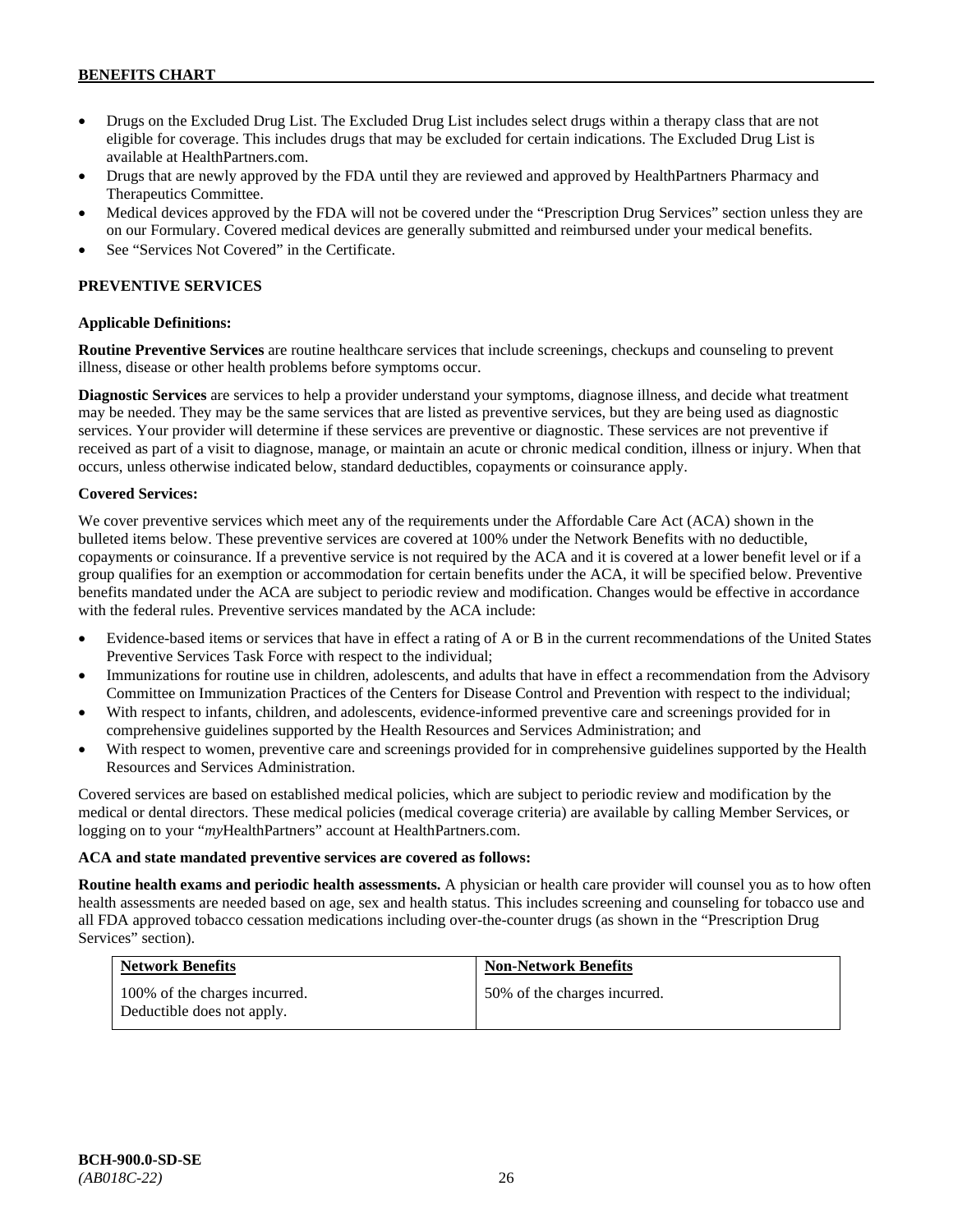**Child health supervision services**. This includes pediatric preventive services such as newborn screenings, appropriate immunizations, developmental assessments and laboratory services appropriate to the age of the child from birth to 72 months, and appropriate immunizations to age 18.

| <b>Network Benefits</b>                                     | <b>Non-Network Benefits</b>  |
|-------------------------------------------------------------|------------------------------|
| 100% of the charges incurred.<br>Deductible does not apply. | 50% of the charges incurred. |

#### **Routine prenatal care and exams**

| <b>Network Benefits</b>                                     | <b>Non-Network Benefits</b>  |
|-------------------------------------------------------------|------------------------------|
| 100% of the charges incurred.<br>Deductible does not apply. | 50% of the charges incurred. |

**Routine postnatal care.** This includes health exams, assessments, education and counseling relating to the period immediately after childbirth.

| <b>Network Benefits</b>                                     | <b>Non-Network Benefits</b>  |
|-------------------------------------------------------------|------------------------------|
| 100% of the charges incurred.<br>Deductible does not apply. | 50% of the charges incurred. |

**Routine screening procedures for cancer.** This includes colorectal screening or other cancer screenings recommended by the USPSTF with an A or B rating. Women's preventive health services below describe additional routine screening procedures for cancer.

| <b>Network Benefits</b>                                     | <b>Non-Network Benefits</b>  |
|-------------------------------------------------------------|------------------------------|
| 100% of the charges incurred.<br>Deductible does not apply. | 50% of the charges incurred. |

**Professional voluntary family planning services.** This includes services to prevent or delay a pregnancy, including counseling and education. Services must be provided by a licensed provider.

| <b>Network Benefits</b>                                     | <b>Non-Network Benefits</b>  |
|-------------------------------------------------------------|------------------------------|
| 100% of the charges incurred.<br>Deductible does not apply. | 50% of the charges incurred. |

#### **Adult immunizations**

| <b>Network Benefits</b>                                     | <b>Non-Network Benefits</b>  |
|-------------------------------------------------------------|------------------------------|
| 100% of the charges incurred.<br>Deductible does not apply. | 50% of the charges incurred. |

**Women's preventive health services.** This includes mammograms, screenings for cervical cancer (pap smears), breast pumps, human papillomavirus (HPV) testing, counseling for sexually transmitted infections, and counseling and screening for human immunodeficiency virus (HIV) and all FDA approved contraceptive methods as prescribed by a doctor, sterilization procedures, education and counseling (see the "Prescription Drug Services" section for coverage of oral contraceptive drugs). For women whose family history is associated with an increased risk for BRCA1 or BRCA2 gene mutations, we cover genetic counseling and BRCA screening without cost sharing, if appropriate and as determined by a physician.

| <b>Network Benefits</b>                                     | <b>Non-Network Benefits</b>  |
|-------------------------------------------------------------|------------------------------|
| 100% of the charges incurred.<br>Deductible does not apply. | 50% of the charges incurred. |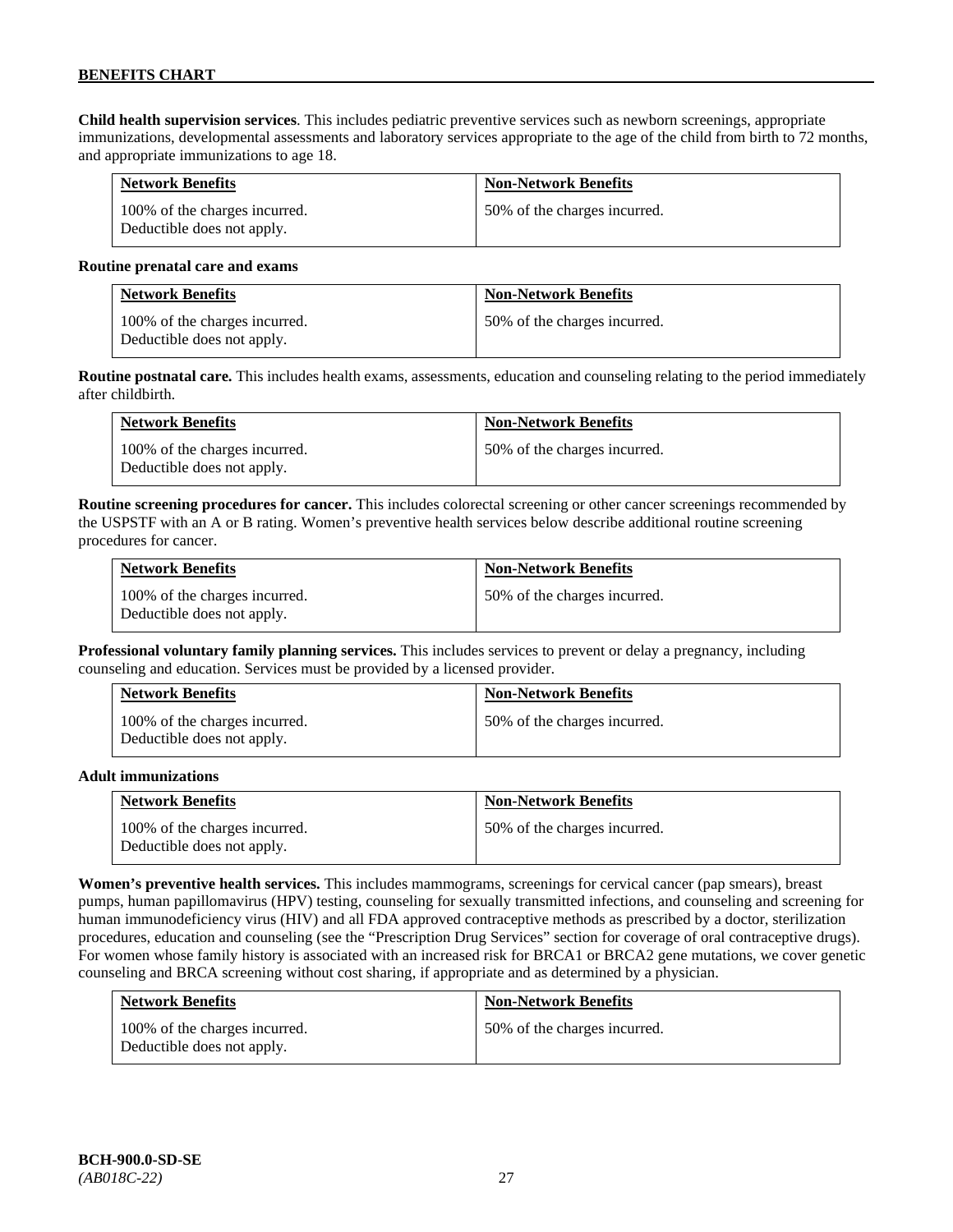**Obesity Screening and Management.** We cover obesity screening and counseling for all ages during a routine preventive care exam. If you are age 18 or older and have a body mass index of 30 or more, we also cover intensive obesity management to help you lose weight. Your primary care doctor can coordinate these services.

| <b>Network Benefits</b>                                     | <b>Non-Network Benefits</b>  |
|-------------------------------------------------------------|------------------------------|
| 100% of the charges incurred.<br>Deductible does not apply. | 50% of the charges incurred. |

# **In addition to any ACA or state mandated preventive services referenced above, we cover the following eligible services:**

### **Routine eye and hearing exams**

| <b>Network Benefits</b>                                     | <b>Non-Network Benefits</b>  |
|-------------------------------------------------------------|------------------------------|
| 100% of the charges incurred.<br>Deductible does not apply. | 50% of the charges incurred. |

**Ovarian cancer surveillance tests for women who are at risk.** "At risk for ovarian cancer" means (1) having a family history that includes any of the following: one or more first-degree or second-degree relatives with ovarian cancer, clusters of female relatives with breast cancer or nonpolyposis colorectal cancer; or (2) testing positive for BRCA1 or BRCA2 mutations. "Surveillance tests for ovarian cancer" means annual screening using: CA-125 serum tumor marker testing, transvaginal ultrasound, pelvic examination or other proven ovarian cancer screening tests currently being evaluated by the federal Food and Drug Administration or by the National Cancer Institute.

| <b>Network Benefits</b>                              | <b>Non-Network Benefits</b>                             |
|------------------------------------------------------|---------------------------------------------------------|
| Coverage level is same as corresponding Network      | Coverage level is same as corresponding Non-Network     |
| Benefit, depending on type of service provided, such | Benefit, depending on type of service provided, such as |
| as Diagnostic Imaging Services, Laboratory Services  | Diagnostic Imaging Services, Laboratory Services        |
| Office Visits for Illness or Injury or Preventive    | Office Visits for Illness or Injury or Preventive       |
| Services.                                            | Services.                                               |

# **Limitations:**

• Services are not preventive if received as part of a visit to diagnose, manage or maintain an acute or chronic medical condition, illness or injury. When that occurs, unless otherwise indicated above, standard deductibles, copayments or coinsurance apply.

# **Not Covered:**

See "Services Not Covered" in the Certificate.

# **TELEHEALTH/TELEMEDICINE SERVICES**

#### **Definitions:**

**Telehealth, Telemedicine, or Virtual Care.** This is a means of communication between a health care professional and a patient. This includes the use of secure electronic information, imaging, and communication technologies, including:

- interactive audio or audio-video
- interactive audio with store-and-forward technology
- chat-based and email-based systems
- physician-to-physician consultation
- patient education
- data transmission
- data interpretation
- digital diagnostics (algorithm-enabled diagnostic support)
- digital therapeutics (the use of personal health devices and sensors, either alone or in combination with conventional drug therapies, for disease prevention and management)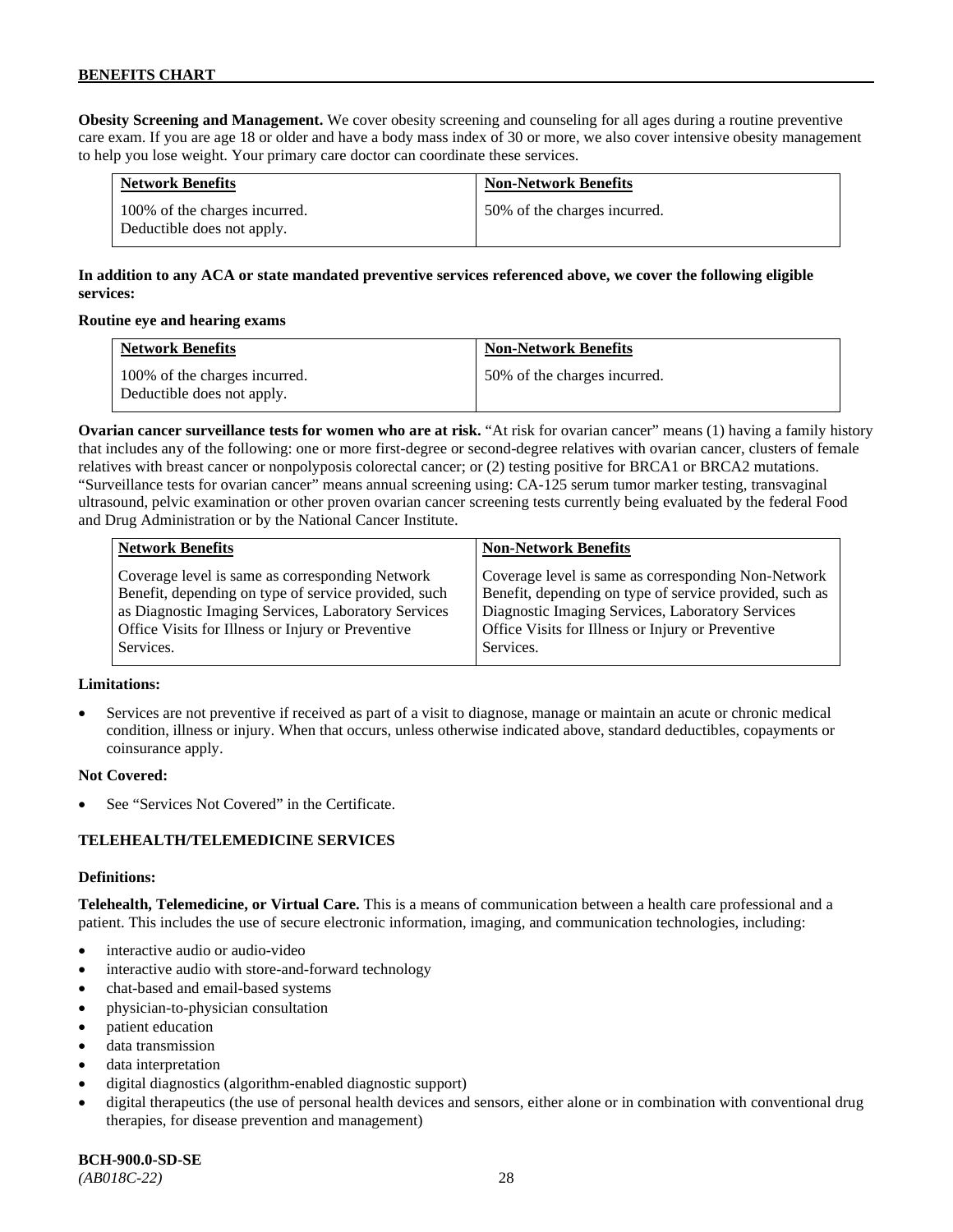Services can be delivered:

Synchronously: the patient and health care professional are engaging with one another at the same time; or Asynchronously: the patient and health care professional engage with each other at different points in time.

**Telephone Visits.** Live, synchronous, interactive encounters over the telephone between a patient and a healthcare provider.

**E-visit or chat-based visits.** Asynchronous online or mobile app encounters to discuss a patient's personal health information, vital signs, and other physiologic data or diagnostic images. The healthcare provider reviews and delivers a consultation, diagnosis, prescription or treatment plan after reviewing the patient's visit information.

**Virtuwell.** This is an online service for you to receive a diagnosis and treatment for certain conditions, such as a cold, flu, ear pain and sinus infections. You may access the Virtuwell website at [Virtuwell.com.](https://www.virtuwell.com/)

**Video Visits.** Live, synchronous, interactive encounters using secure web-based video between a patient and a healthcare provider.

#### **Covered Services:**

The Plan covers the following methods of receiving care for services that would be eligible under the Plan if the service were provided in person.

#### **Scheduled Telephone Visits**

| <b>Network Benefits</b>       | <b>Non-Network Benefits</b>  |
|-------------------------------|------------------------------|
| 100% of the charges incurred. | 50% of the charges incurred. |

#### **E-visits**

#### **Access to online care through Virtuwell at [Virtuwell.com](http://www.virtuwell.com/)**

| <b>Network Benefits</b>       | <b>Non-Network Benefits</b> |
|-------------------------------|-----------------------------|
| 100% of the charges incurred. | Not applicable.             |

#### **All other E-visits**

| <b>Network Benefits</b>       | <b>Non-Network Benefits</b>  |
|-------------------------------|------------------------------|
| 100% of the charges incurred. | 50% of the charges incurred. |

#### **Video visits**

| <b>Network Benefits</b>                                                                                                                                                                          | <b>Non-Network Benefits</b>                                                                                                                            |
|--------------------------------------------------------------------------------------------------------------------------------------------------------------------------------------------------|--------------------------------------------------------------------------------------------------------------------------------------------------------|
| Coverage level is same as corresponding Network<br>benefit, depending on type of service provided, such as<br>Office Visits for Illness or Injury, Inpatient or<br>Outpatient Hospital Services. | Coverage level is same as corresponding Non-Network<br>Benefit, depending on type of service provided, such as<br>Office Visits for Illness or Injury. |

#### **Not Covered:**

See "Services Not Covered" in the Certificate.

#### **TRANSPLANT SERVICES**

#### **Applicable Definitions:**

**Autologous.** This is when the source of cells is from the individual's own marrow or stem cells.

**Allogeneic.** This is when the source of cells is from a related or unrelated donor's marrow or stem cells.

**Autologous Bone Marrow Transplant.** This is when the bone marrow is harvested from the individual and stored. The patient undergoes treatment which includes tumor ablation with high-dose chemotherapy and/or radiation. The bone marrow is reinfused (transplanted).

**BCH-900.0-SD-SE**  *(AB018C-22)* 29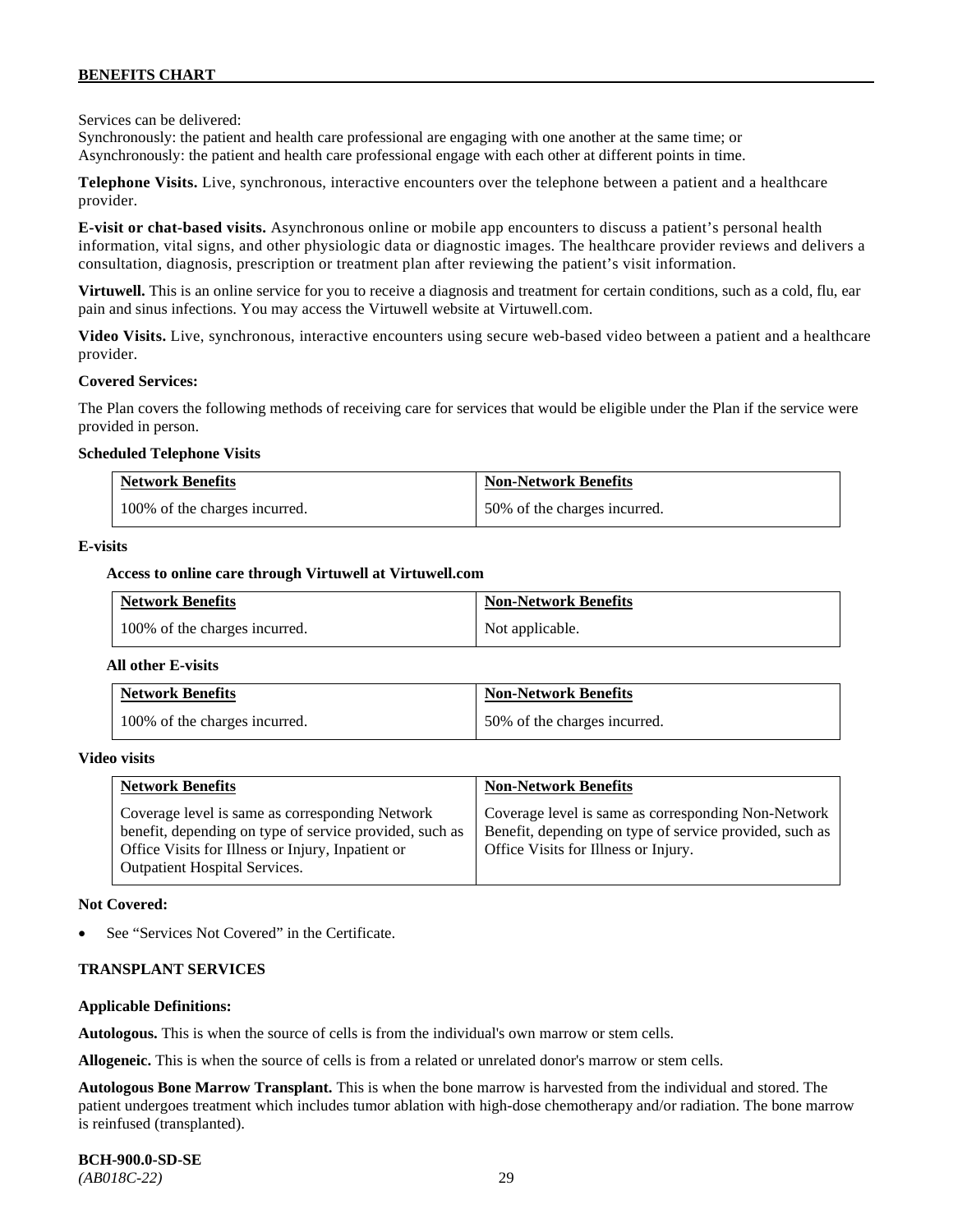**Allogeneic Bone Marrow Transplant.** This is when the bone marrow is harvested from the related or unrelated donor and stored. The patient undergoes treatment which includes tumor ablation with high-dose chemotherapy and/or radiation. The bone marrow is reinfused (transplanted).

**Autologous/Allogeneic Stem Cell Support.** This is a treatment process that includes stem cell harvest from either bone marrow or peripheral blood, tumor ablation with high-dose chemotherapy and/or radiation, stem cell reinfusion, and related care. Autologous/allogeneic bone marrow transplantation and high dose chemotherapy with peripheral stem cell rescue/support are considered to be autologous/allogeneic stem cell support.

**Designated Transplant Center.** This is any health care provider, group or association of health care providers designated by us to provide services, supplies or drugs for specified transplants for our Insureds.

**Transplant Services.** This is transplantation (including retransplants) of the human organs or tissue listed below, including all related post-surgical treatment, follow-up care and drugs and multiple transplants for a related cause. Transplant services do not include other organ or tissue transplants or surgical implantation of mechanical devices functioning as a human organ, except surgical implantation of an FDA approved Ventricular Assist Device (VAD) or total artificial heart, functioning as a temporary bridge to heart transplantation.

Prior authorization is required prior to consultation to support coordination of care and benefits.

### **Covered Services:**

We cover eligible transplant services (as defined above) while you are covered under this Benefits Chart. Transplants that will be considered for coverage are limited to the following:

- Kidney transplants for end-stage disease.
- Cornea transplants for end-stage disease.
- Heart transplants for end-stage disease.
- Lung transplants or heart/lung transplants for: (1) primary pulmonary hypertension; (2) Eisenmenger's syndrome; (3) end-stage pulmonary fibrosis; (4) alpha 1 antitrypsin disease; (5) cystic fibrosis; and (6) emphysema.
- Liver transplants for: (1) biliary atresia in children; (2) primary biliary cirrhosis; (3) post-acute viral infection (including hepatitis A, hepatitis B antigen e negative and hepatitis C) causing acute atrophy or post-necrotic cirrhosis; (4) primary sclerosing cholangitis; (5) alcoholic cirrhosis; and (6) hepatocellular carcinoma.
- Allogeneic bone marrow transplants or peripheral stem cell support associated with high dose chemotherapy for: (1) acute myelogenous leukemia; (2) acute lymphocytic leukemia; (3) chronic myelogenous leukemia; (4) severe combined immunodeficiency disease; (5) Wiskott-Aldrich syndrome; (6) aplastic anemia; (7) sickle cell anemia; (8) non-relapsed or relapsed non-Hodgkin's lymphoma; (9) multiple myeloma; and (10) testicular cancer.
- Autologous bone marrow transplants or peripheral stem cell support associated with high-dose chemotherapy for: (1) acute leukemias; (2) non-Hodgkin's lymphoma; (3) Hodgkin's disease; (4) Burkitt's lymphoma; (5) neuroblastoma; (6) multiple myeloma; (7) chronic myelogenous leukemia; and (8) non-relapsed non-Hodgkin's lymphoma.
- Pancreas transplants for simultaneous pancreas-kidney transplants for diabetes, pancreas after kidney, living related segmental simultaneous pancreas kidney transplantation and pancreas transplant alone.

To receive Network Benefits, charges for transplant services must be incurred at a Designated Transplant Center.

The transplant-related treatment provided, including expenses incurred for directly related donor services, shall be subject to and in accordance with the provisions, limitations, maximum and other terms of this Benefits Chart.

Medical and hospital expenses of the donor are covered only when the recipient is an Insured and the transplant and directly related donor expenses have been prior authorized for coverage. Treatment of medical complications that may occur to the donor are not covered. Donors are not considered Insureds, and are therefore not eligible for the rights afforded to Insureds under the Certificate.

The list of eligible transplant services and coverage determinations are based on established medical policies, which are subject to periodic review and modifications by the medical director.

| <b>Network Benefits</b>                          | <b>Non-Network Benefits</b>                          |
|--------------------------------------------------|------------------------------------------------------|
| See Network Inpatient Hospital Services benefit. | See Non-Network Inpatient Hospital Services benefit. |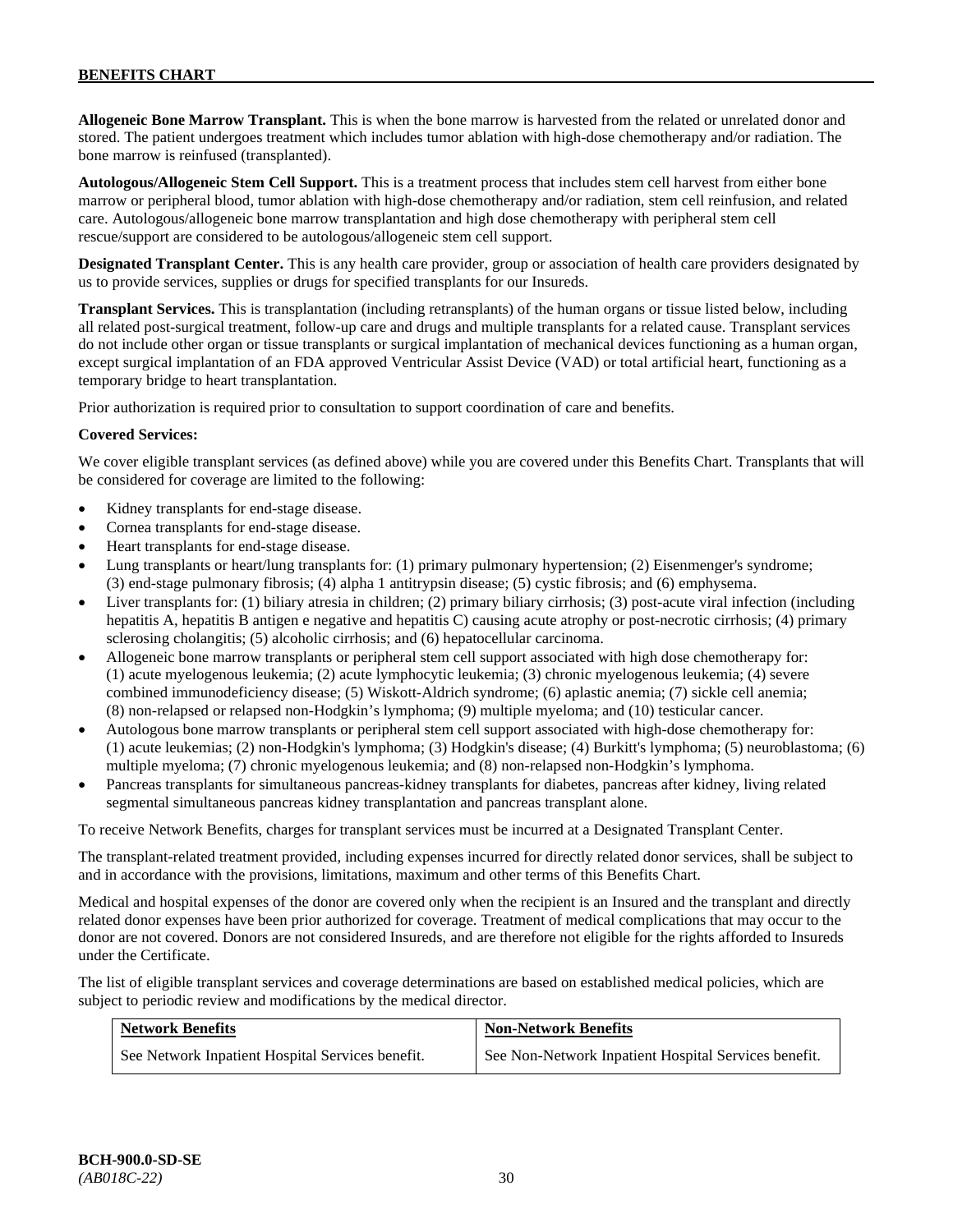# **Transplant travel benefit for network benefits**

We may provide travel and lodging when an Insured needs a transplant and a designated transplant center is greater than 100 miles from the Insured's primary address.

This benefit is subject to our medical policies (medical coverage criteria). Coverage criteria are available by calling Member Services, or logging on to your "*my*HealthPartners" account a[t healthpartners.com.](http://www.healthpartners.com/)

When submitting receipts for travel and lodging, the Insured will need to attach a letter explaining that the receipts are in conjunction with an authorized organ or bone marrow transplant and include the recipient's name and member ID number or complete a Lodging and Travel Claim form with the receipts.

| <b>Network Benefits</b>                                                                                                                                                                                                                                 | <b>Non-Network Benefits</b> |
|---------------------------------------------------------------------------------------------------------------------------------------------------------------------------------------------------------------------------------------------------------|-----------------------------|
| Transplant travel benefits are covered under the<br>Network transplant services benefit.                                                                                                                                                                | No coverage.                |
| Expenses for travel and lodging for the insured (the<br>transplant recipient) and one adult companion, or up to<br>two companions for a transplant recipient who is a<br>minor dependent, may be covered up to a maximum of<br>\$10,000 per transplant. |                             |
| Lodging coverage is limited to \$100 per day.                                                                                                                                                                                                           |                             |

- We consider the following transplants to be investigative and do not cover them: surgical implantation of mechanical devices functioning as a permanent substitute for human organ, non-human organ implants and/or transplants and other transplants not specifically listed in this Benefits Chart.
- See "Services Not Covered" in the Certificate.